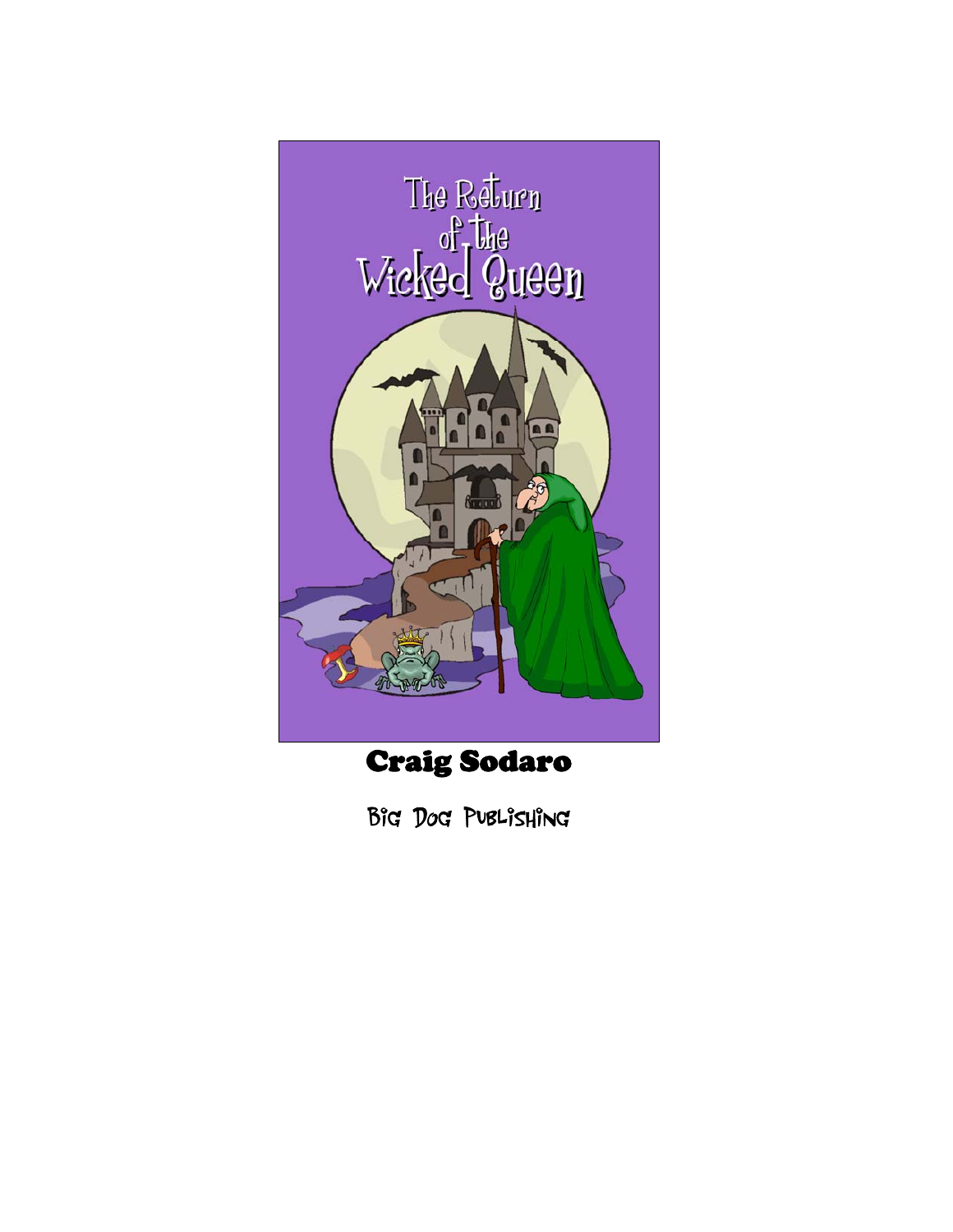Copyright © 2020, Craig Sodaro

### **ALL RIGHTS RESERVED**

The Return of the Wicked Queen is fully protected under the copyright laws of the United States of America, and all of the countries covered by the Universal Copyright Convention and countries with which the United States has bilateral copyright relations including Canada, Mexico, Australia, and all nations of the United Kingdom.

**Copying or reproducing all or any part of this book in any manner is strictly forbidden by law.** No part of this book may be stored in a retrieval system or transmitted in any form by any means including mechanical, electronic, photocopying, recording, or videotaping without written permission from the publisher.

**A royalty is due for every performance of this play whether admission is charged or not.** A "performance" is any presentation in which an audience of any size is admitted.

**The name of the author must appear on all programs, printing, and advertising for the play and must also contain the following notice: "Produced by special arrangement with Big Dog/Norman Maine Publishing LLC, Rapid City, SD."**

All rights including professional, amateur, radio broadcasting, television, motion picture, recitation, lecturing, public reading, and the rights of translation into foreign languages are strictly reserved by Big Dog/Norman Maine Publishing LLC, www.BigDogPlays.com, to whom all inquiries should be addressed.

> Big Dog Publishing P.O. Box 1401 Rapid City, SD 57709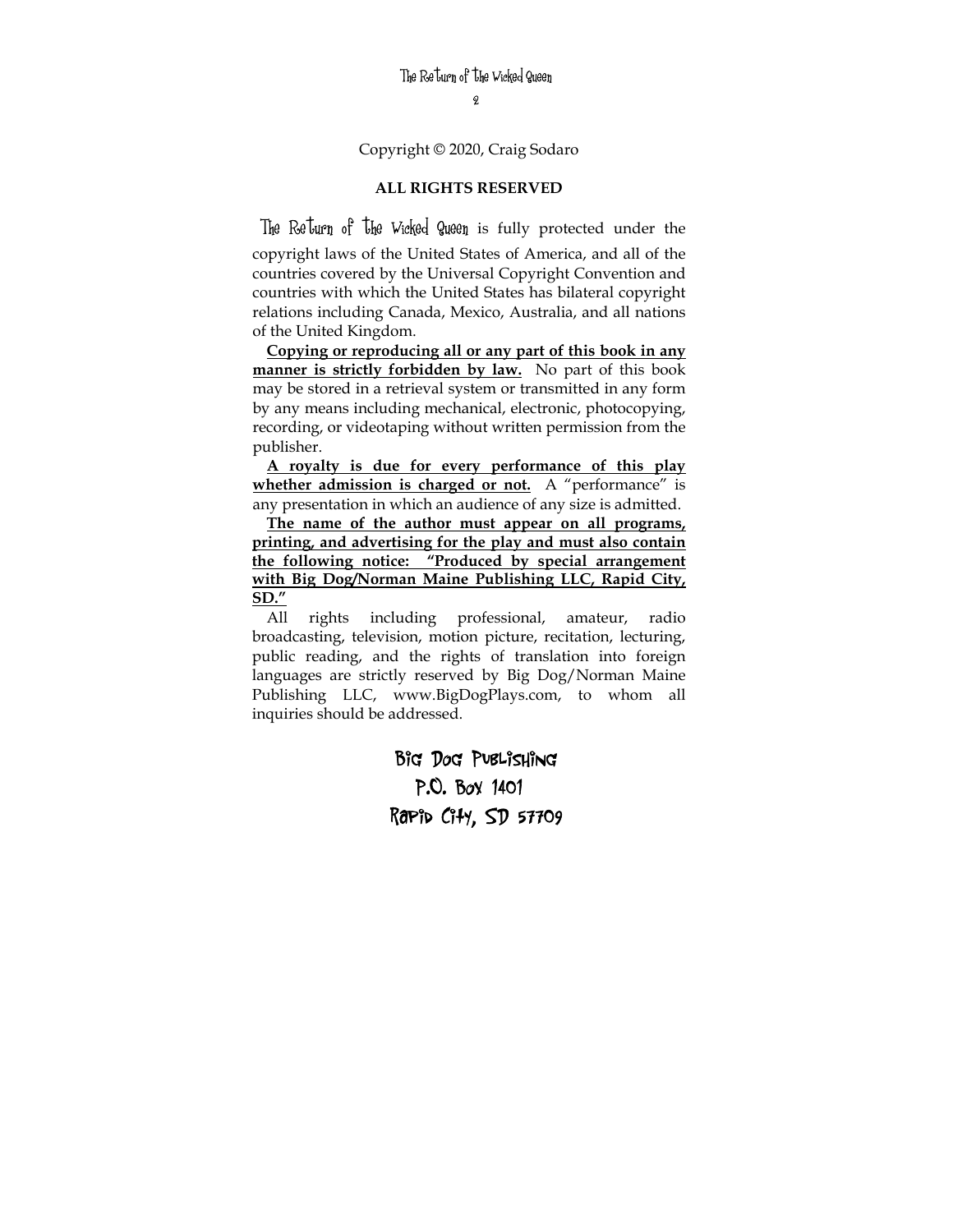**COMEDY.** In this sequel to "Snow White" it's 20 years later, and the Magic Mirror reveals that the Wicked Queen is still alive but is powerless without her book of spells. Getting on in years, the villainously vain Wicked Queen needs a little more than horseradish and Botox treatments to restore her looks, so she kidnaps King Charming and demands that Snow White return the book of spells or she will turn King Charming into a toad. Snow White knows that if she turns over the book of spells, the Wicked Queen will unleash her evil powers on the kingdom of Ever After. Caught between a toad and a hard place, Snow White consults Cinderella, who encourages her to seek the help of the seven dwarves, but only Sassy and Grouchy arrive because the other dwarves are at a mining convention in Vegas. When a toad is delivered to the castle, Snow White thinks it's King Charming, but the others are unconvinced. After all, sometimes a toad is just a toad! A hoppin' hilarious Ever After extravaganza!

**Performance Time:** Approximately 75 minutes.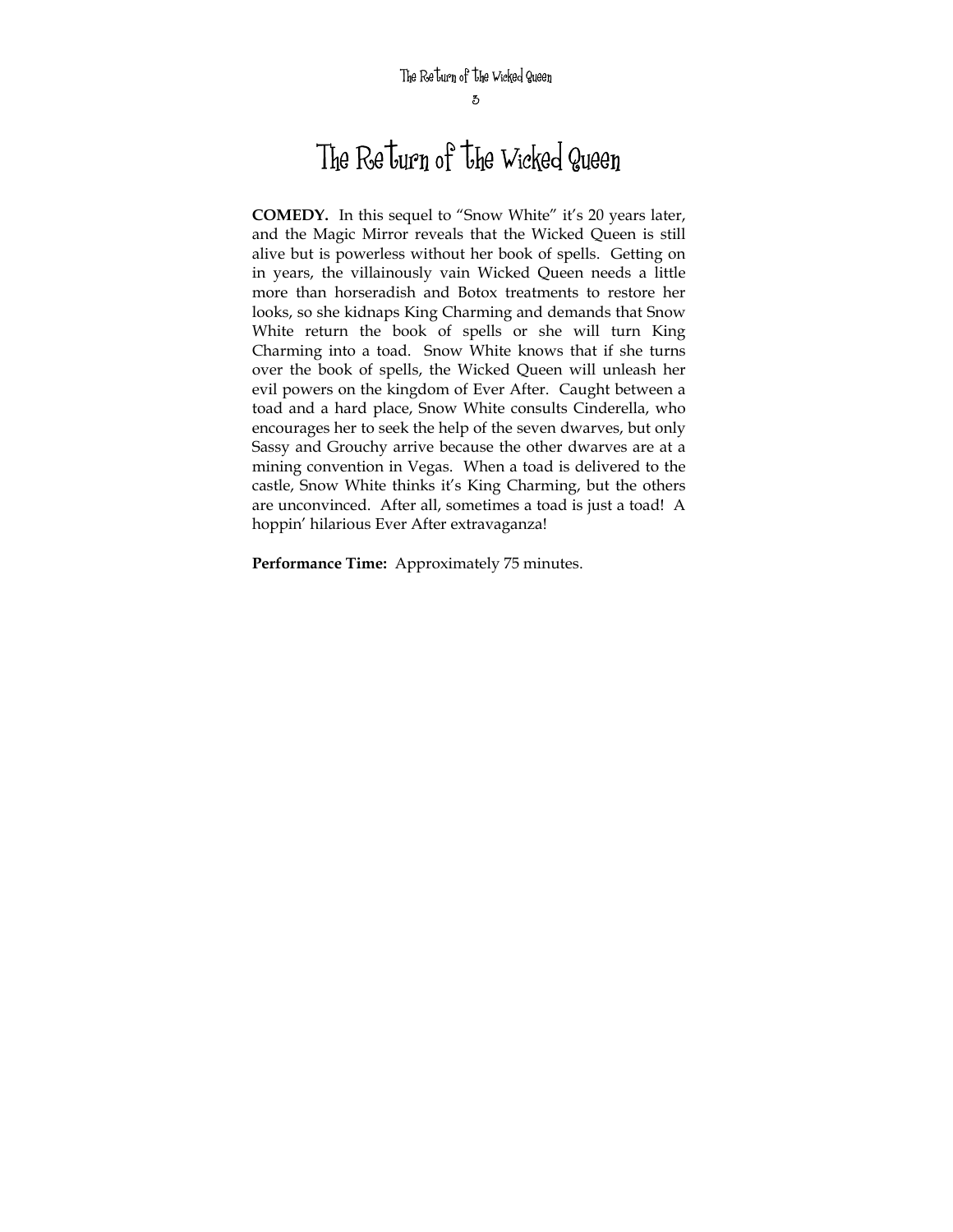# Characters

## **(4 M, 8 F, 5 flexible) (With doubling: 4 M, 6 F, 3 flexible)**

- **WICKED QUEEN:** A vain villainess with a deep-seated personality disorder, a case of dangerous paranoia, and a deep love of horseradish and Botox; scraggly hair wears a black hooded cloak; female.
- **KRONI:** Wicked Witch's crony; wears an old-fashioned bellboy outfit; male.
- **KING CHARMING:** King of Ever After who is married to Snow White; male.
- **SNOW WHITE:** Sweet, naïve queen of Ever After; female.
- **ELLA:** Cinderella, Snow White's no-nonsense best friend; female.
- **EFFERVESA:** Snow White's cookie-loving lady-in-waiting; female.
- **GROUCHY:** A grouchy dwarf; one of the seven dwarves who saved Snow White from the Wicked Queen 20 years ago; flexible.
- **SASSY:** A sassy dwarf; one of the seven dwarves who saved Snow White from the Wicked Queen 20 years ago; flexible.
- **PRINCESS LILY:** Snow White and King Charming's teen daughter; female.
- **KYLE:** Lily's teen boyfriend, a backup singer in a band who rides a motorcycle; wears a leather jacket and biker boots; male.
- **PRINCE CHESTER:** Snow White and King Charming's nerdy teen son (aka "RoyalHunkNoBunk"), who loves to play "Dragons and Danger" and has never had a girlfriend; male.
- **PETUNIA GINGERSNAP:** One of Prince Chester's dates; a model looking for her big break who is masquerading as a princess; female.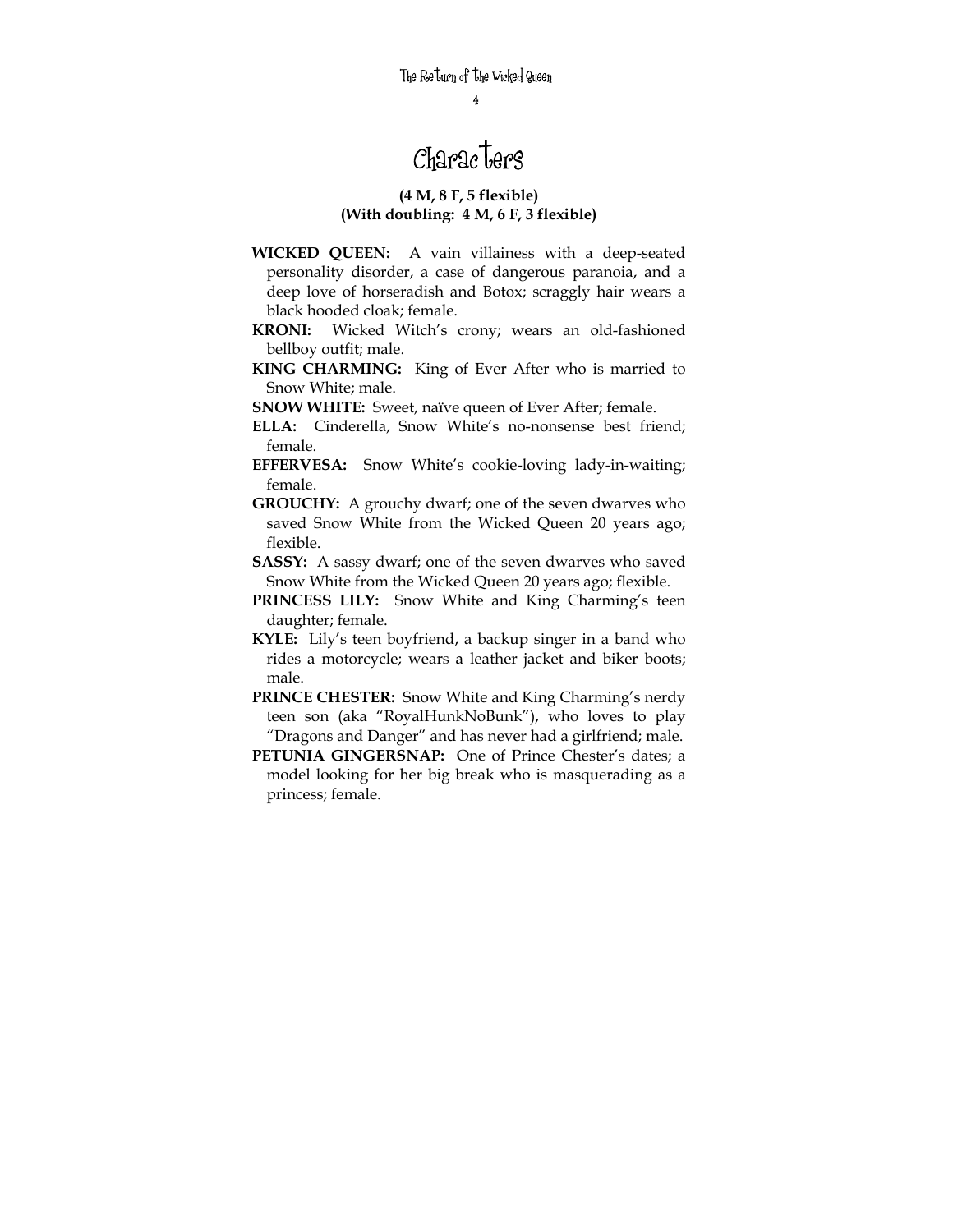- **PRINCESS PRUDENCE:** One of Prince Chester's dates, the Princess of Paragola, who Sassy and Grouchy think is the Wicked Queen; female.
- **PRINCESS PERSEPHONE:** One of Prince Chester's dates; a princess who loves to play videogames (aka "Ethelonk, Queen of Zonk"); female.
- **PAPA RAZZI:** A photographer who takes pictures of highprofile people and royals; carries around a large camera; flexible.
- **GUARD:** Sleepy, lazy palace guard who doesn't like to leave the palace; flexible.

**MAGIC MIRROR:** Voiceover; flexible. **FROG:** Voiceover; flexible.



**PAPA RAZI/GUARD** (flexible) **PETUNIA/PRUDENCE/PERSEPHO**NE (female) **MAGIC MIRROR/FROG** (flexible)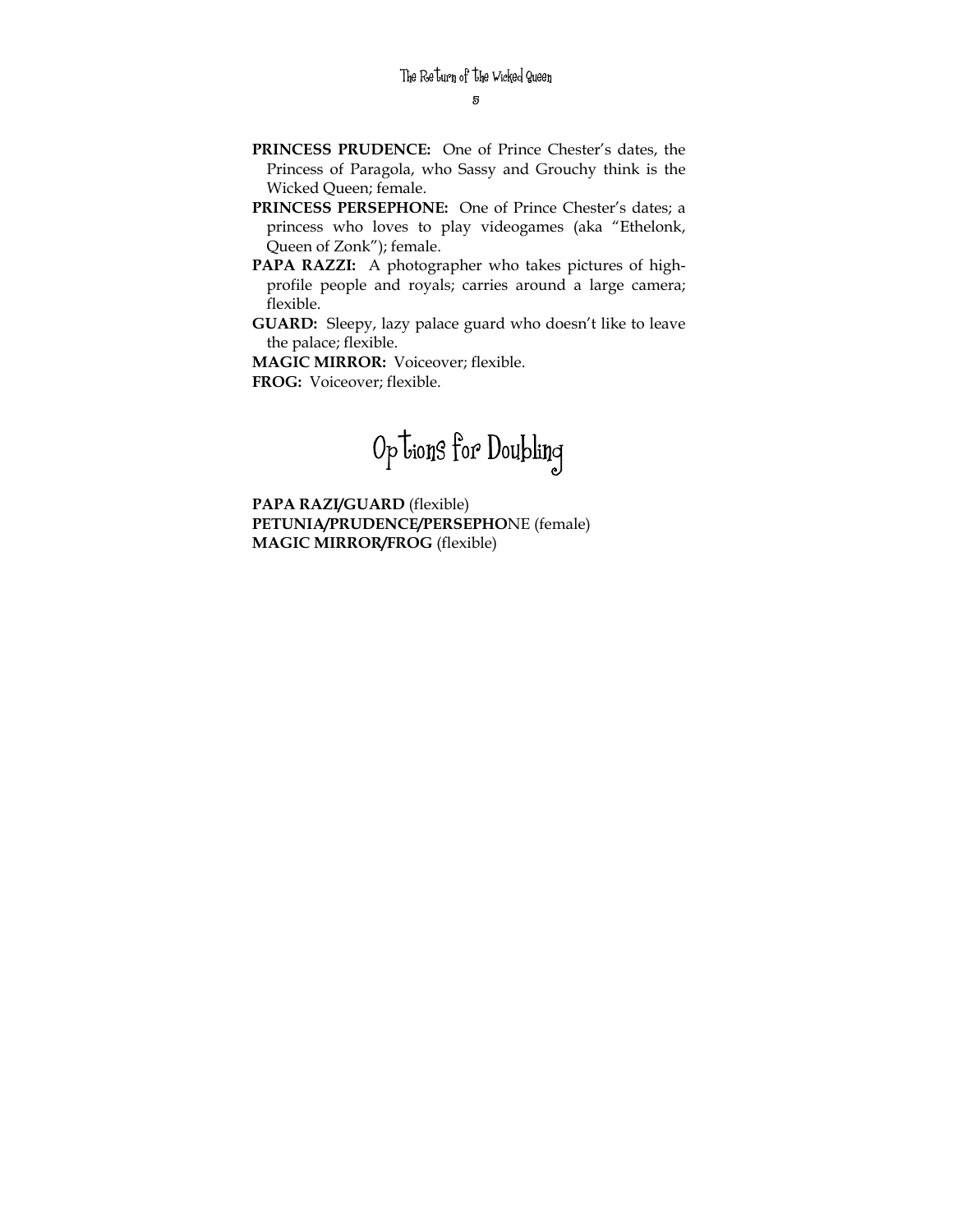# $\mathcal{S}\text{e}$ tting

Kingdom of Ever After.

# Sets

Sets may be as simple or elaborate as your budget allows. Several scenes may place before the curtain or on a bare stage, if desired.

- **Castle throne room.** There are two elaborate thrones with a bench on each side and a small table between the thrones.
- **Cave.** There is a backdrop of a cave and a tree stump large enough to sit on.
- **Exterior of the Wicked Queen's cottage.** A backdrop may be used.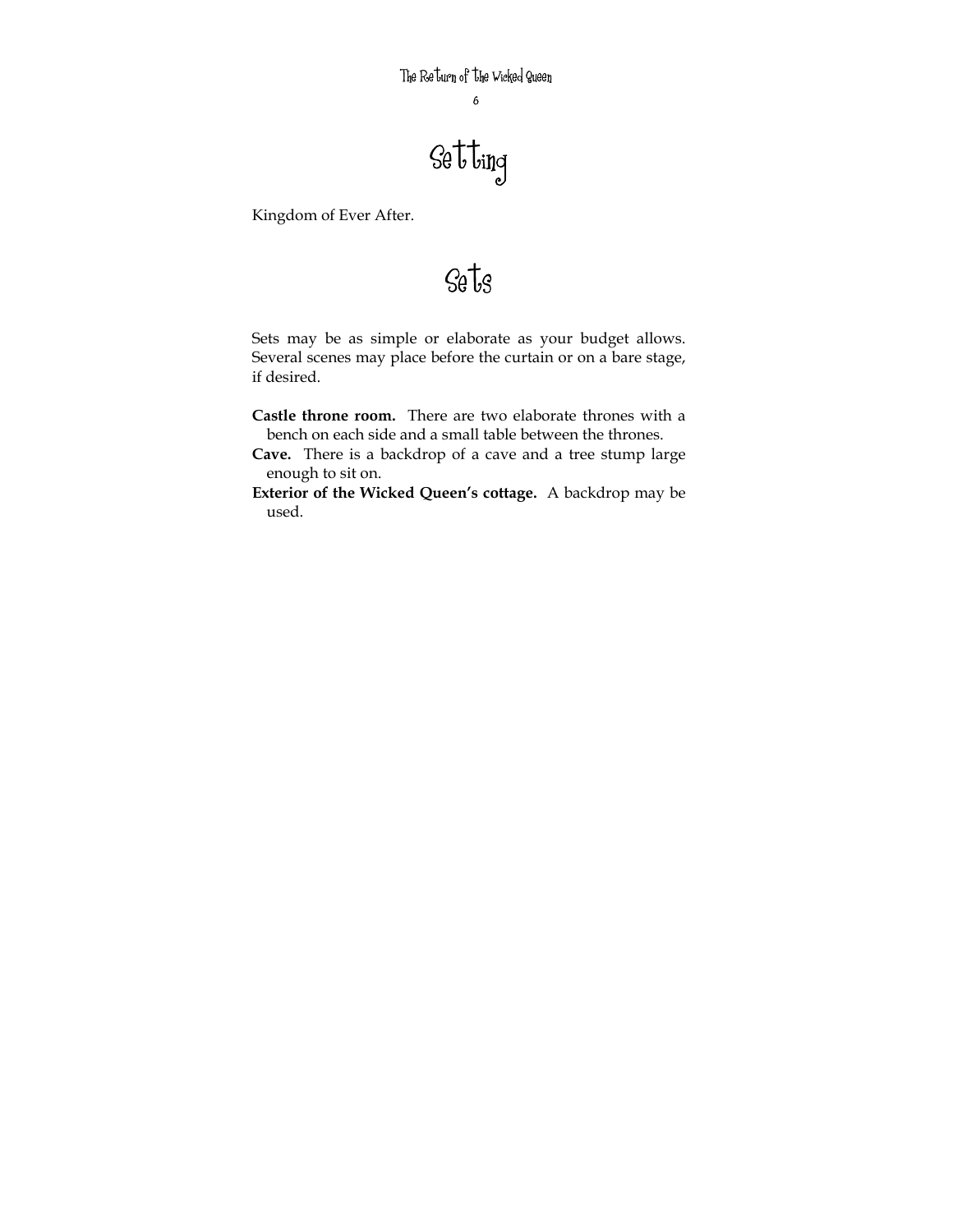# Synopsis of Scenes

## **ACT I**

**Scene 1:** Throne room, late afternoon.

**Scene 2:** Before the curtain. A path in the woods, the next morning.

**Scene 3:** Throne room, later that day.

**Scene 4:** Before the curtain. A cave, later that day.

**Scene 5:** Throne room, several hours later.

## **Intermission, opt.**

# **ACT II**

**Scene 1:** Before the curtain.Outside the cottage of the Wicked Queen, that evening.

**Scene 2:** Throne room, a short time later.

**Scene 3:** Before the curtain.A path in the woods, an hour later.

**Scene 4:** Throne room, shortly before midnight.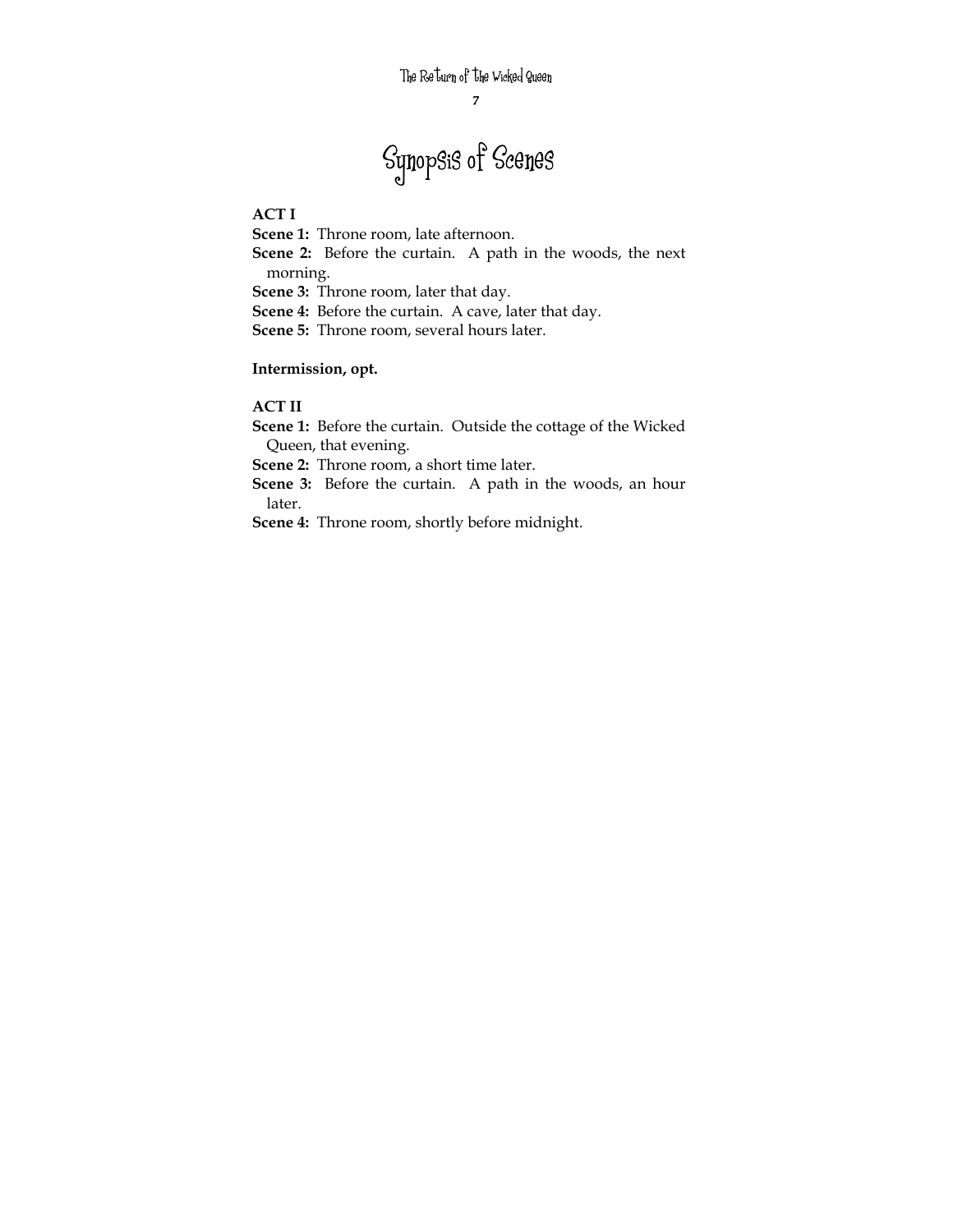# Props

Cell phone, for Chester Cell phone, for Snow White Heavily taped cardboard box with "He who opens this box is cursed" written on the top Elaborate hand mirror with edge that lights up Old book entitled, "Wicked Spells for Dummies" Large cookies Camera Cell phone, for Prince Charming Basket of apples Scrabble Hourglass Ball and ankle chain Plate of food covered with an old rag Cell phone, for Queen 2 Handkerchiefs Tea tray

Press badge, for Papa Razzi Cell phone, for Ella Broom Tray Toad (plastic) Glass of water Piece of paper Scroll Hoe Beautifully decorated box Large rubber toad Large burlap bag Cell phone, for Chester 2 Bags of sandwiches Binoculars Scout outfit, for Kroni Backpack Box of cookies labeled "Minty Thinnies" Old stuffed cat in a bag Silk scarf or sash Bag of cookies

# Sound Effects

Phone ringing Loud noise Thunder

Lightning Croaking, opt. Meow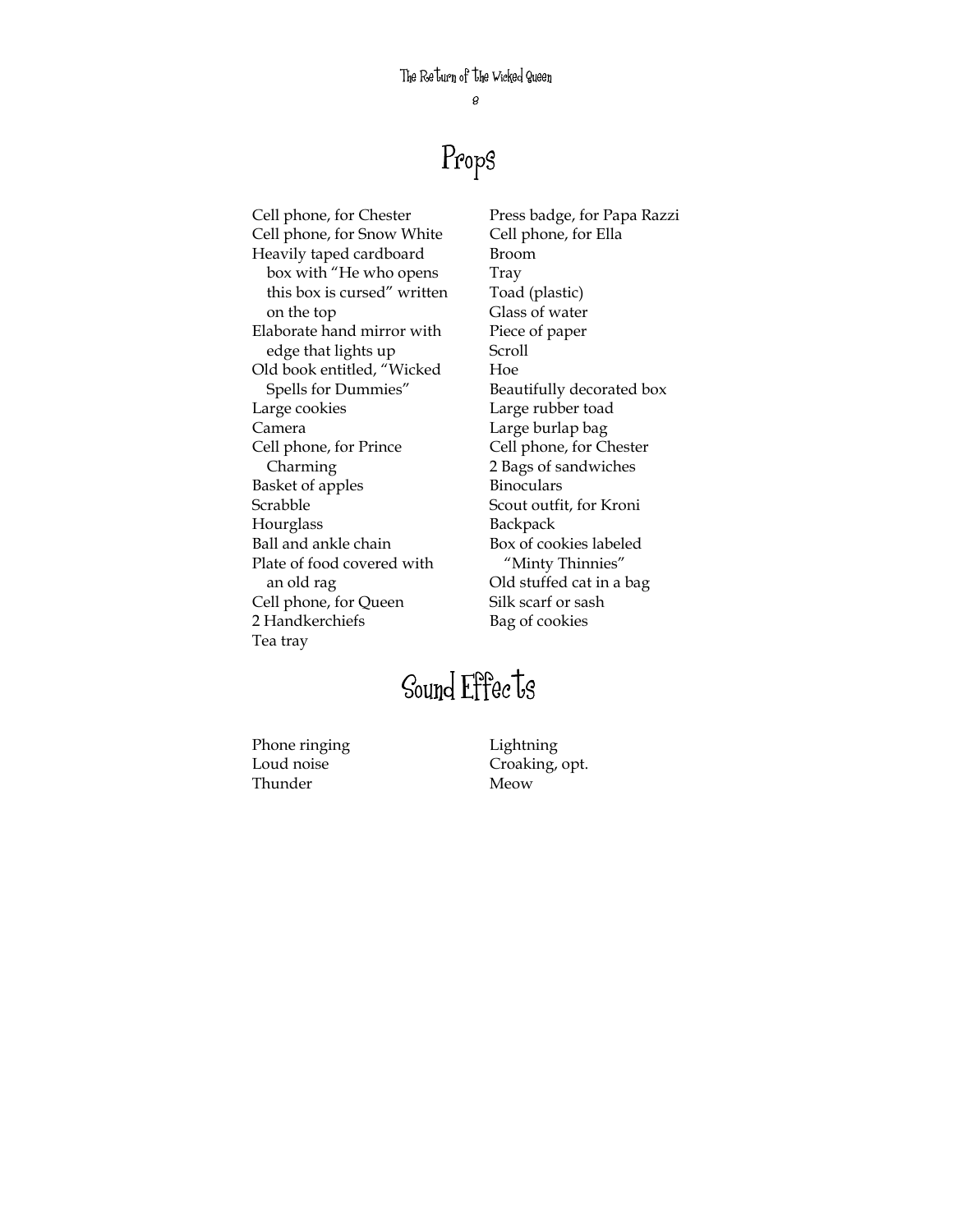**"**I hate to bring you all the blues, But her demise is just fake news.**"**

**―**Magic Mirror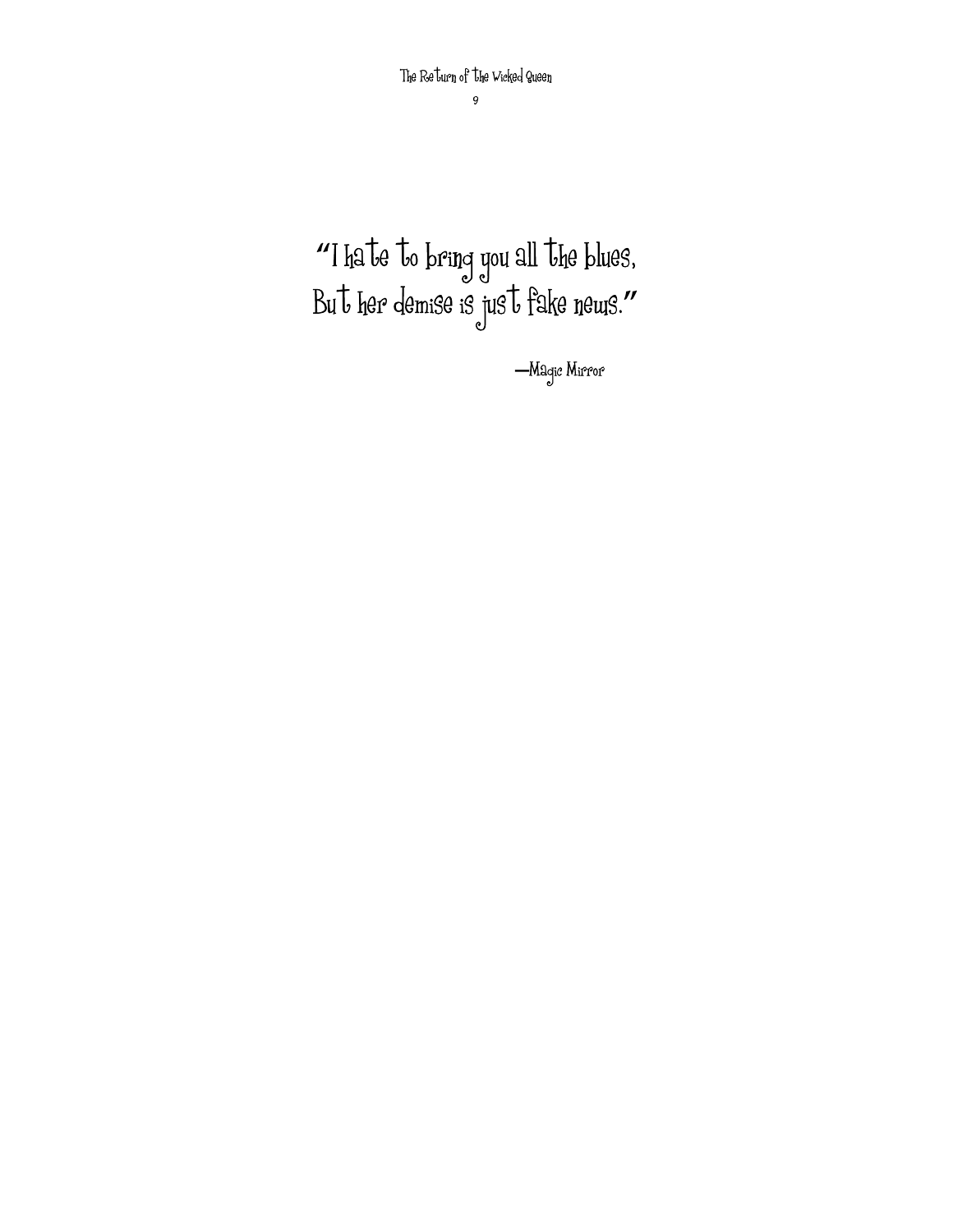# ACT I

## Scene 1

*(AT RISE: Ever After Castle, throne room. There are two elaborate thrones with a bench on each side and a small table between the thrones. Chester is sprawled out on one of the thrones, playing a game on his phone. Pause. Lily enters SL.)* 

LILY: (To Chester.) Well, if it isn't Mr. Get-Up-And-Go! *(Chester sits up, embarrassed.)* What're you doing, Chester? CHESTER: *Prince* Chester to you, Lily. LILY: *Princess* Lily to you. *(Slight pause.)* So? CHESTER: So, what? LILY: So what are you doing sprawling on Dad's throne? CHESTER: Well, just…just…seeing how it fits. LILY: *(Laughs.)* Why? You think Dad's going to abdicate and turn the kingdom of Ever After over to you? CHESTER: Not anytime soon. LILY: You're barely out of high school, don't have a job, never had a girlfriend…what kind of king would you be? CHESTER: *(Lying.)* I…I have a girlfriend. LILY: Who? CHESTER: *(Lying.)* I…I'm not telling you. LILY: You're lying! CHESTER: My girlfriend is Princess Marabelle. LILY: Marabelle? She lives 3,000 miles away. You haven't seen her since you were six. CHESTER: We've had a…a…long-distance relationship. LILY: Yeah, awfully long! CHESTER: We text all the time. LILY: You are such a liar! CHESTER: I am not. She texted this morning. Look!

*(Chester hands Lily his phone.)*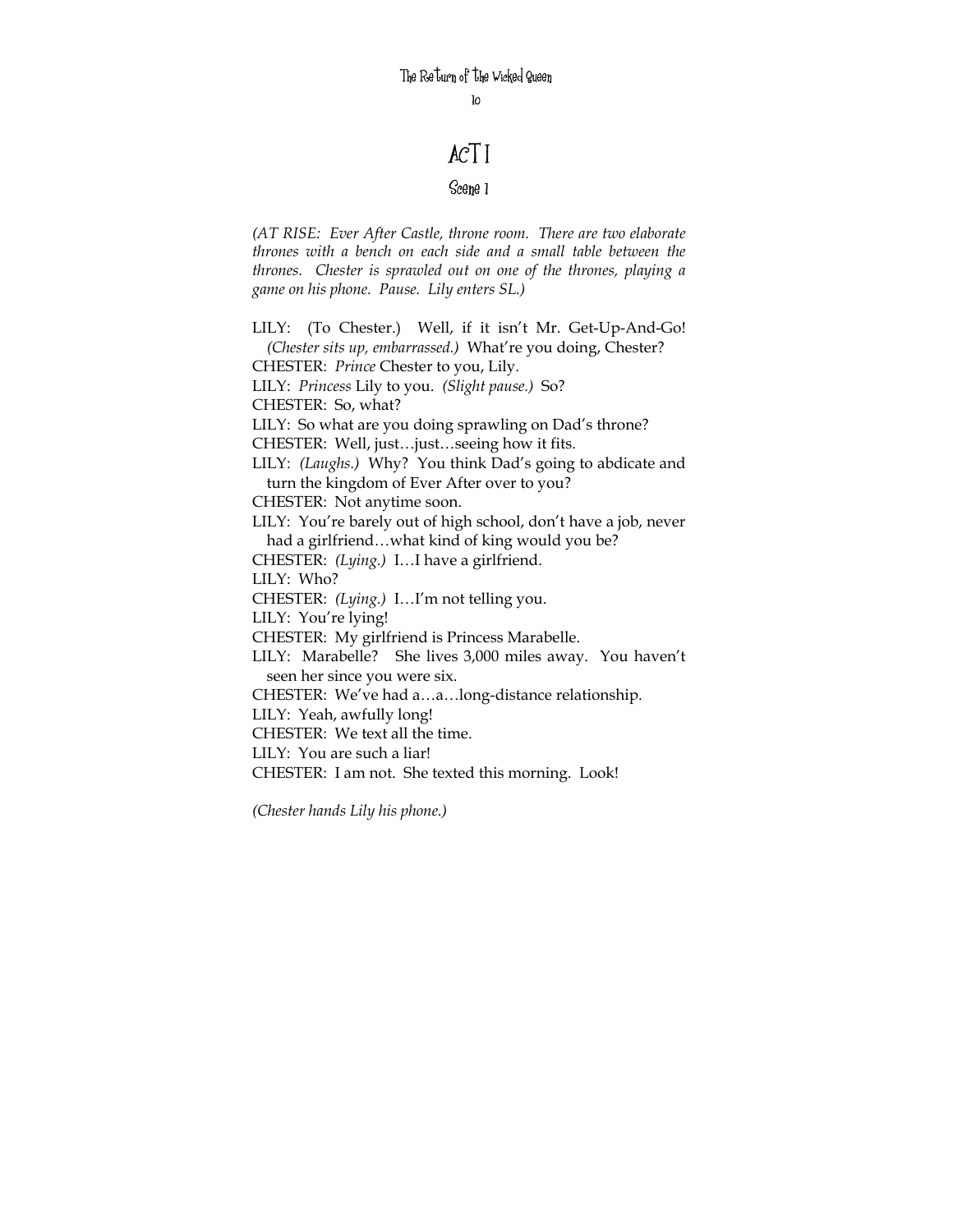11

LILY: *(Reads.)* "Hi, Chess." *(To Chester, sarcastically.) Chess*? *(Reads.)* "Just got back from the gym. Great workout. Here's the recipe you want for kale smoothie with chia seeds." *(To Chester, sarcastic.)* Oh, that's romantic!

CHESTER: I suppose you got someone better on your radar? LILY: *(Coyly.)* Maybe…

CHESTER: What does that mean?

LILY: Means I'll never tell you!

*(Snow White enters SR, talking on her phone.)* 

SNOW WHITE: *(Into phone.)* Oh, Charming, I miss you so! I know the Gee Wiz Summit is really important, but I miss having you right here on your throne. Yes, I'll tell them, honey…And, yes, I haven't bought an apple from anybody, especially a little old lady. All right, here's a big kiss for you. *(Makes loud kissing sound.)* Bye, bye! *(Hangs up.)* 

LILY: Gee, Mom, do you have to be so gross?

- SNOW WHITE: Gross? Lily, I love your dad. He's got a difficult day of delicate trade negotiations ahead of him and a nice, loud kiss is just what he needs.
- LILY: You sounded like a mule pulling its hooves out of a mud hole.
- CHESTER: So, Mom, now that we're almost adults, how about telling us the truth.
- SNOW WHITE: Why, Chester, honey, I've always told you the truth.

CHESTER: Did you really take an apple from that old lady?

SNOW WHITE: *(Embarrassed.)* Well, I was…I was practically a kid! And she looked so sweet and forlorn…

LILY: Did you really fall asleep?

- SNOW WHITE: I don't know. The next thing I knew, your father was kissing me…and I was in the middle of the forest…and all my little friends were gathered around.
- LILY: Yeah, like anybody really believes that! You met Dad clubbing, right?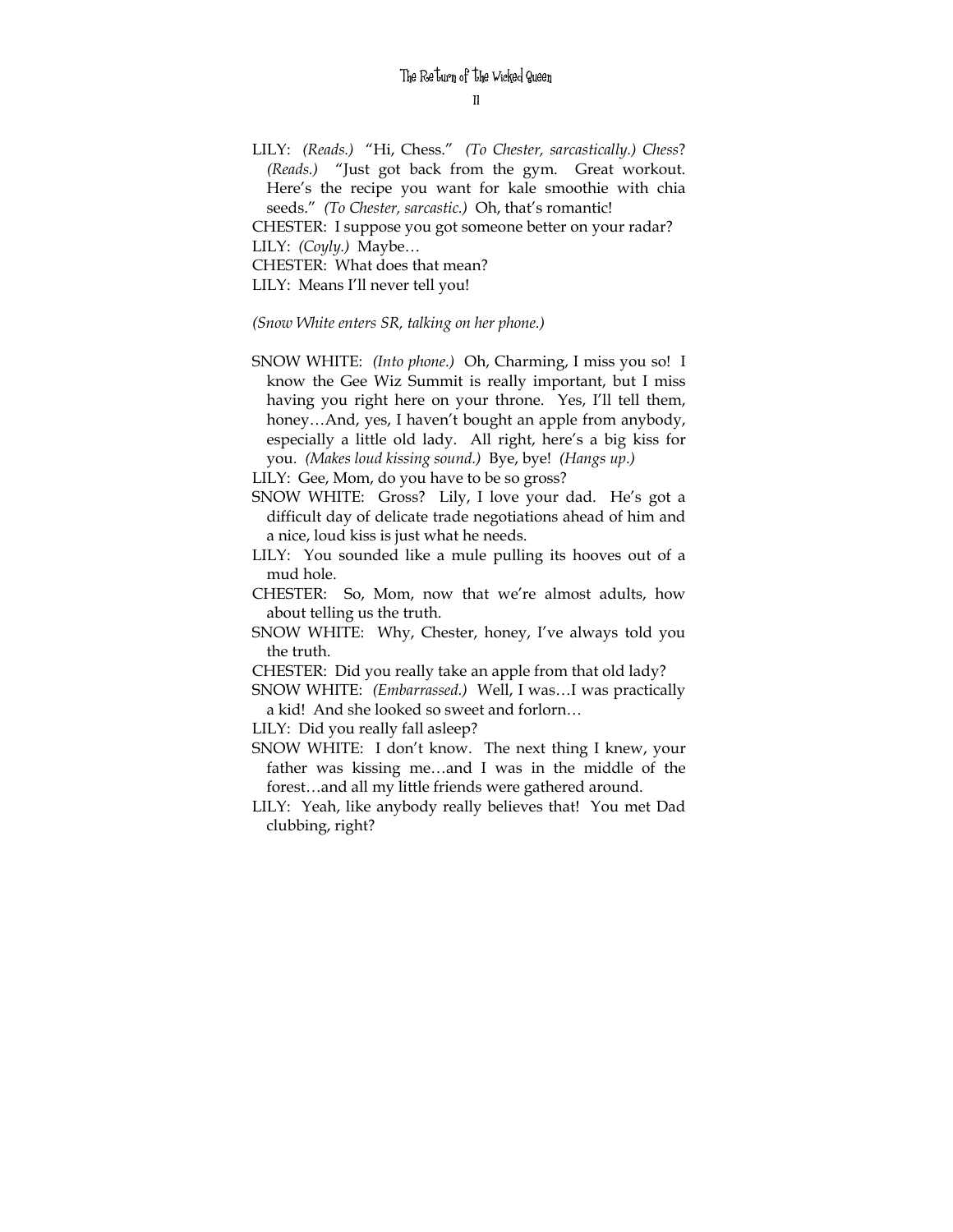- SNOW WHITE: Lily, how I met your father isn't a conspiracy theory. It really happened just like I told you. I took a bite of an apple, fell into a deep, deep sleep, and woke up when your father kissed me. I know it sounds like a Hallmark movie, but that's what happened.
- LILY: *(Unconvinced.)* Well, call me a skeptic. I mean, all this happened because some wicked queen found out you were more beautiful than her?

SNOW WHITE: *(Insulted.)* What's so unbelievable about that?

- LILY: C'mon, Mom, I love you, but you aren't exactly [Beyoncé]. *[Or insert another female star.]*
- SNOW WHITE: That was almost 20 years ago. Back then, I could hold my own against anybody.

LILY: Okay, okay…but you lose me on the magic mirror bit.

CHESTER: That's my favorite part!

LILY: You are such a weirdo! There's no such thing as a magic mirror.

SNOW WHITE: There is! I mean there *was*.

LILY: You said "is"!

SNOW WHITE: "Was."

LILY: "Is"!

SNOW WHITE: *(Appealingly.)* Chester?

CHESTER: Sorry, Mom. "Is."

LILY: *(To Snow.)* So where is this magic mirror?

SNOW WHITE: *(Nervously.)* I…I don't know.

LILY: You're lying.

SNOW WHITE: I am not!

CHESTER: Mom, your ears always turn red when you lie. Your ears look like tomatoes.

SNOW WHITE: Stupid ears! You won't let this go, will you? LILY: Not on your life!

SNOW WHITE: *(Calls.)* Effervesa!

*(Effervesa enters SR.)*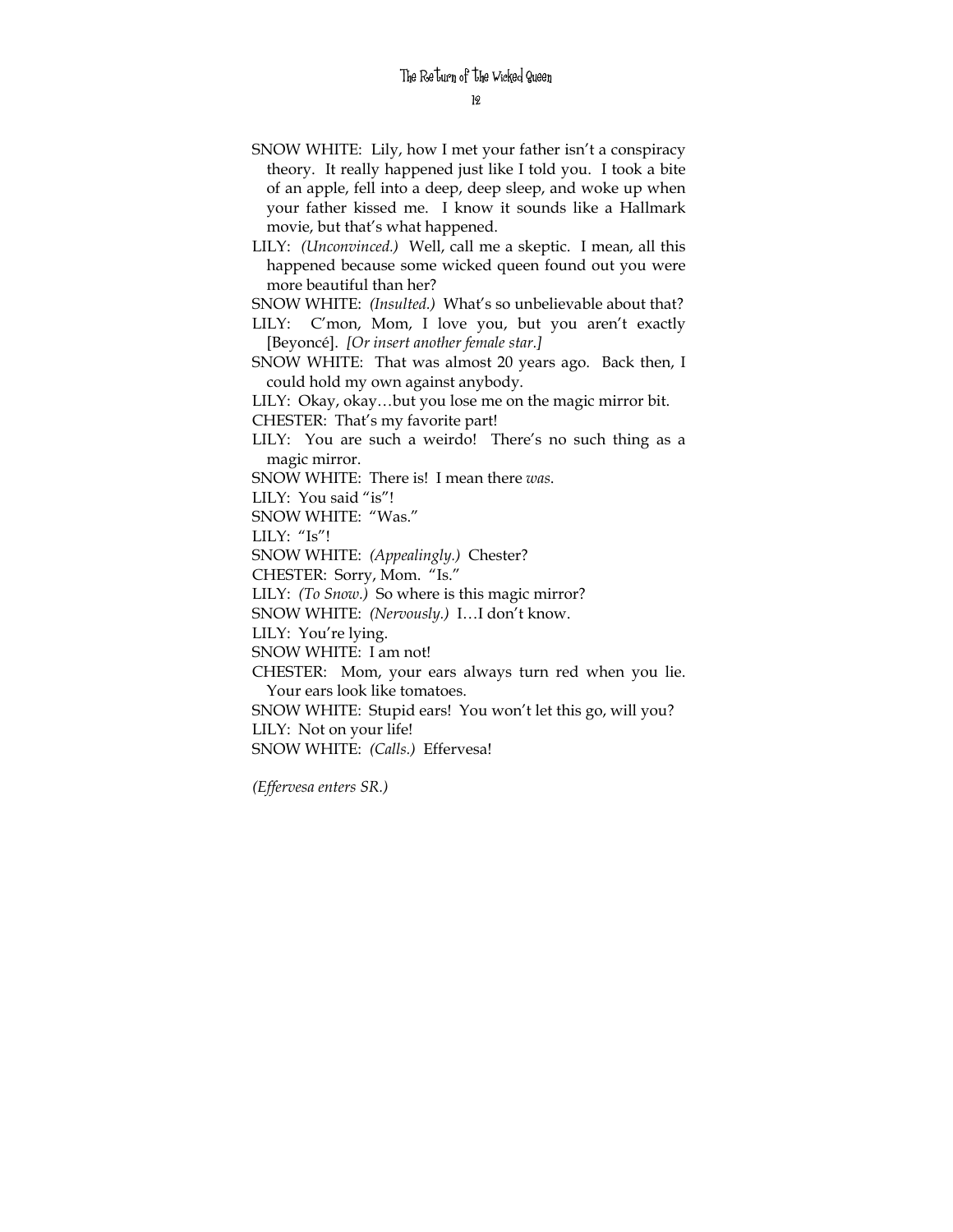13

EFFERVESA: Yes, Your Majesty. I am at your service. What can this worthless servant do to make your life easier?

SNOW WHITE: Effie, cut the blarney!

EFFERVESA: Okay, what do you want?

SNOW WHITE: Would you fetch the royal cardboard box?

EFFERVESA: Which royal cardboard box?

- SNOW WHITE: The only one on the top shelf of my royal closet.
- EFFERVESA: *(Suspiciously.)* You sure you want that royal cardboard box?

SNOW WHITE: I'm sure.

EFFERVESA: I remember you telling me a long time ago that nobody…nobody's to ever look in there.

SNOW WHITE: Fetch the royal cardboard box.

- EFFERVESA: I hope this doesn't turn into a royal mess! *(Exits SR.)*
- SNOW WHITE: *(To Chester and Lily.)* She's so loyal, but such a pain!

CHESTER: Dad's got a lot of meetings today?

SNOW WHITE: Yes, the president of Rumpleslovia wants to slap tariffs on all the goods we ship there. And we'll put a tariff on everything that comes from Rumpleslovia. Everything will cost more.

CHESTER: Even those triple-chocolate éclairs they make?

LILY: You would think of that!

SNOW WHITE: Well, knowing how charming your father can be, he'll see to it Rumpleslovia forgets all about nasty tariffs.

*(Effervesa enters, carrying a heavily taped cardboard box.)* 

EFFERVESA: *(Indicating box.)* This the one?

SNOW WHITE: What does it say on top?

EFFERVESA: *(Reads.)* "He who opens this box is cursed!"

CHESTER: Mom, maybe you ought to just forget about it.

SNOW WHITE: No, I don't want Lily questioning her own family history.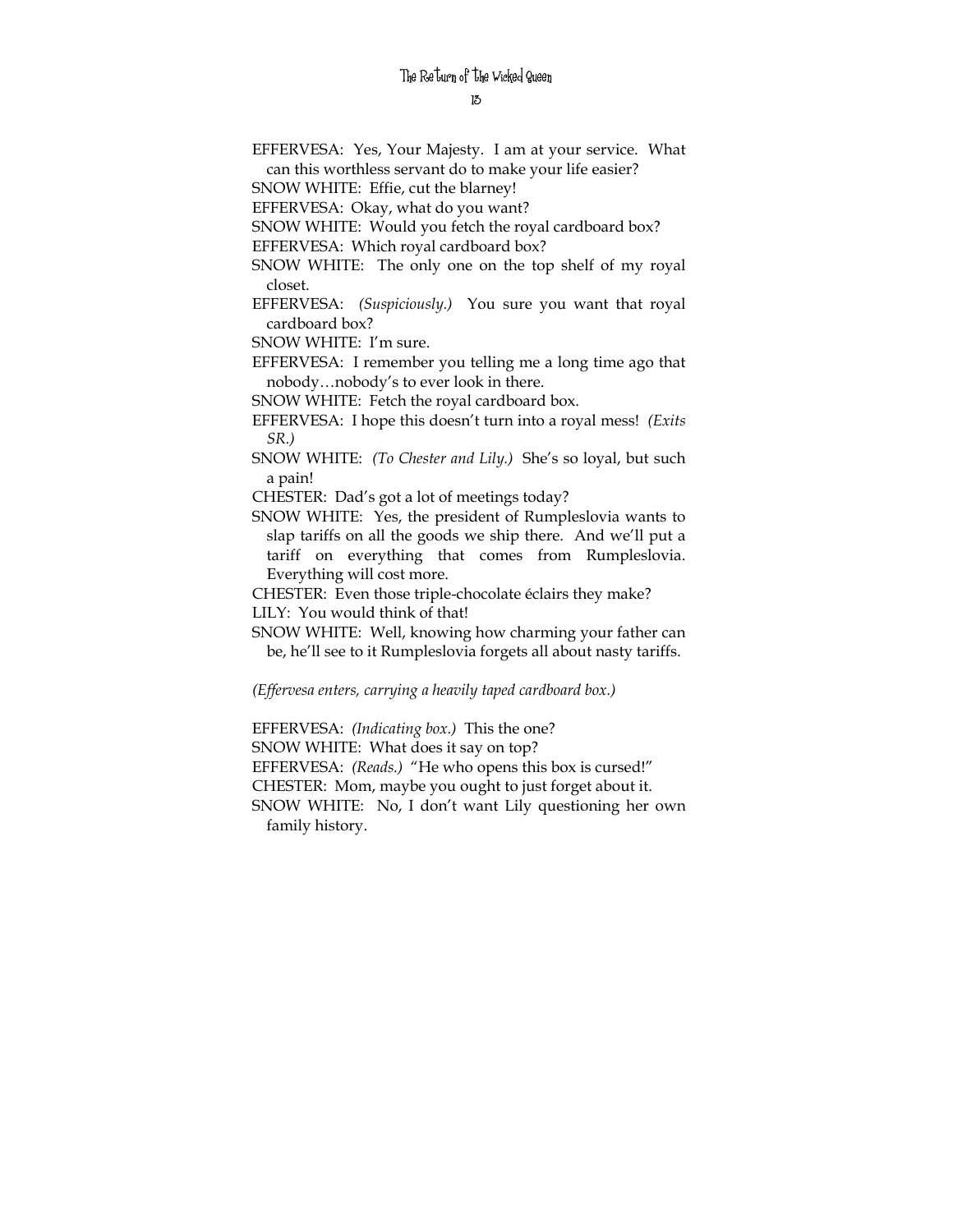LILY: Besides, it can't be so scary if you just hid it on the top shelf of your closet, right?

EFFERVESA: The *royal* closet.

- LILY: *(To Snow White.)* And it says *he* will be cursed, so if a *she* opens it, nothing will happen, right?
- SNOW WHITE: *(Glancing nervously at Effervesa.)* Well, here goes…

*(Snow struggles to remove the tape. Effervesa takes over and quickly rips off the tape. Snow opens the box.)* 

- EFFERVESA: *(Peeking inside box, coughing from dust.)* Oh, my! I better go get the Dustbuster.
- SNOW WHITE: No, it's okay. Look! Here's the mirror. *(Pulls out an elaborate hand mirror from the box.)*

LILY: *(Laughs.)* That's it? That's the magic mirror?

SNOW WHITE: It's the one the Wicked Queen dropped just outside the cottage where I was hiding. Let's see… *(Looking at it closely.)* It turns on right here. *(Pushes a button and the mirror's edge lights up.)* 

CHESTER: Cool!

EFFERVESA: Those must be some kind of batteries to last all these years.

LILY: *(Sarcastically.)* They're magic batteries.

SNOW WHITE: Mirror, Mirror, are you still there?

MIRROR: *(Voiceover.)* Where else would I be? You kept me locked up in a cheap cardboard box for 20 years!

- LILY: *(To Mirror.)* Hey! You're talking to a *queen*!
- MIRROR: *(Voiceover, sarcastically.)* Well, excuse me!

CHESTER: Don't mind Lily. She's the resident grouch.

LILY: I am not!

CHESTER: She's just a princess, anyway.

LILY: Look, Mirror, just do your thing, okay?

MIRROR: *(Voiceover.)* What thing?

LILY: You know, answer questions!

MIRROR: *(Voiceover.)* What questions?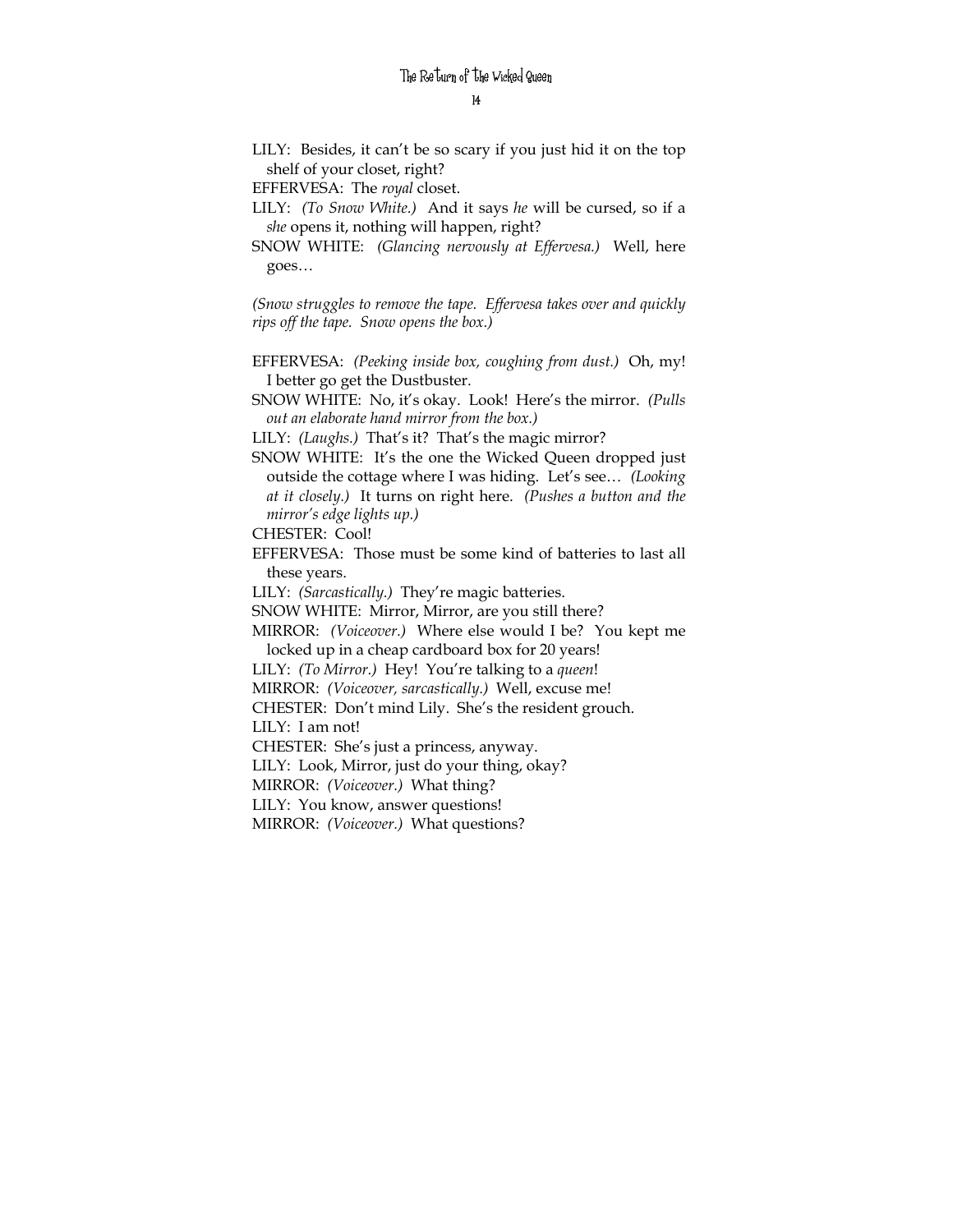CHESTER: How about the one we always hear about? "Mirror, mirror, in my hand,

Who is the fairest in the land?"

MIRROR: *(Voiceover.)*

Oh, Prince, my magic is all too strong,

To ask that question would be wrong.

SNOW WHITE: Why? What do you mean?

- LILY: Told you! It's a fake. You've got a hidden recorder with prerecorded lines.
- CHESTER: I dunno. It sounds awfully creepy to me. How'd it know I asked the question?

MIRROR: *(Voiceover.)*

Creepy 'tis true, for once you ask,

You'll be faced with a difficult task.

LILY: What task?

MIRROR: *(Voiceover.)*

My previous mistress, the queen of the night,

Will hear my answer wrong or right.

SNOW WHITE: No! No! She won't hear anything, faithful mirror. Alas, she met her end when she plunged into the bottomless abyss as my little friends chased her up the mountain.

CHESTER: That's right, isn't it, Magic Mirror?

MIRROR: *(Voiceover.)*

I hate to bring you all the blues,

But her demise is just fake news.

SNOW WHITE: What?

LILY: Gosh, is that Wicked Queen a cat with nine lives?

MIRROR: *(Voiceover.)*

Her faithful vulture grabbed her hood,

And whisked her off as best he could.

CHESTER: What a birdbrain!

SNOW WHITE: Well, wherever she is, she hasn't bothered anyone in Ever After for 20 years. Perhaps the horror of falling so far helped her see the error of her ways and she's now reformed and helps everybody out.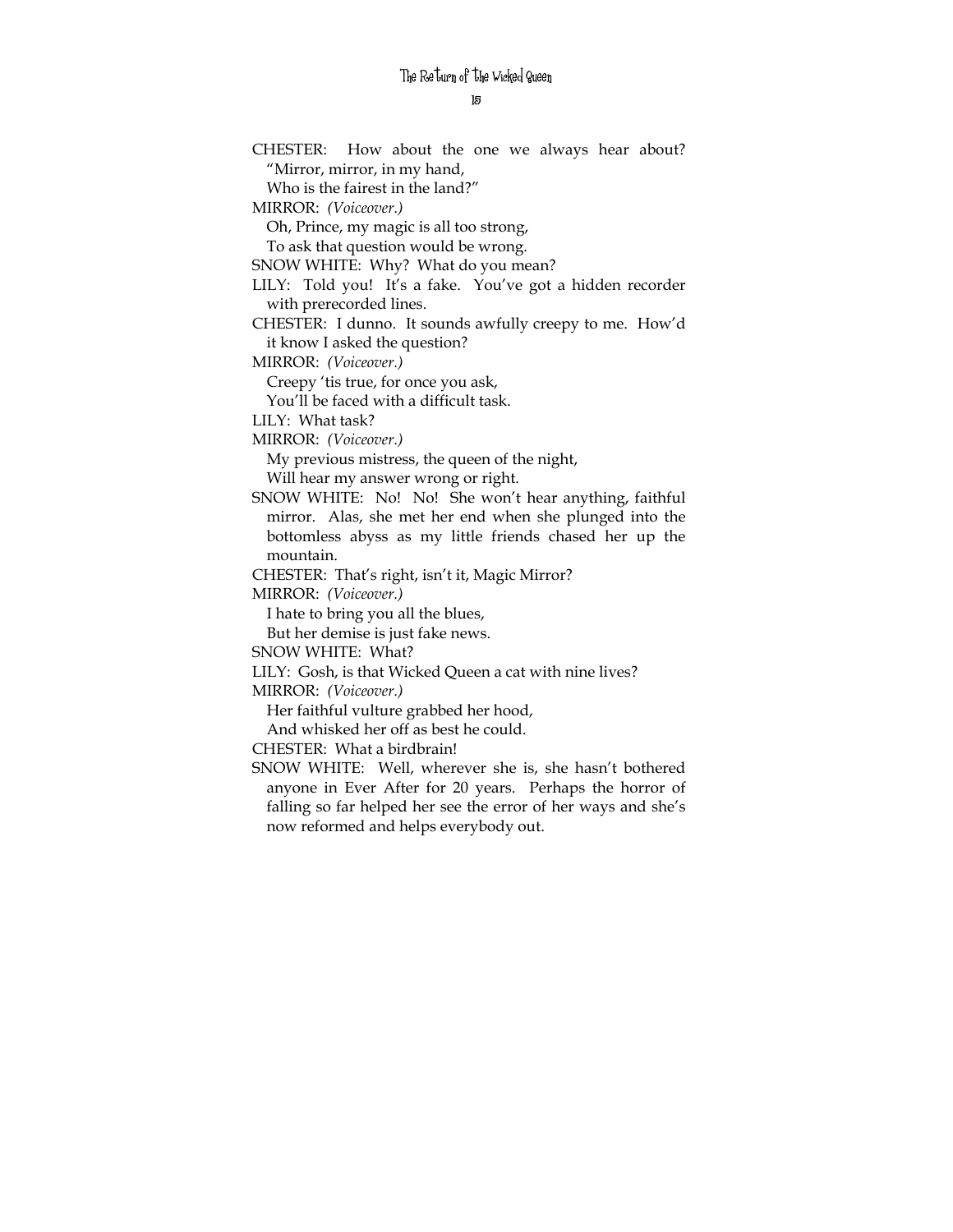LILY: Mom, do you really believe that? SNOW WHITE: No. CHESTER: Well, you know she turned into an old lady when she gave you that apple, right? SNOW WHITE: Very, very, very, very, very, very old. QUEEN: *(Offstage, shouts.)* Hey! Lay off the "old"! CHESTER: Who said that? LILY: You, Mirror, you still on her payroll? MIRROR: *(Voiceover.)* As I've said before and shown, I'm not a sycophant to buy and own. LILY: So tell us where the Wicked Queen is. MIRROR: *(Voiceover.)* I cannot, for she's out of view. Forget her is my advice to you! SNOW WHITE: And that's just what we're going to do. You, Magic Mirror, are going back in this box with the rest of her junk.

*(Chester pulls out an old book from the box.)* 

CHESTER: Wait a second! *(Indicating book.)* What's this? SNOW WHITE: A book they found in her dungeon. LILY: Gross! It's probably full of cooties! CHESTER: Mom, do you know what this book is? *(Reads cover.)* "Wicked Spells for Dummies"!

*(Snow snatches the book away from Chester.)*

SNOW WHITE: Can we stop talking about all this? I'm sure if the Wicked Queen is still around, she isn't about to prance in here and want her old kingdom back all of a sudden. *(Calls.)* Effervesa! Effervesa!

*(Snow puts the book and mirror into the box. Effervesa enters SR, eating a large cookie.)*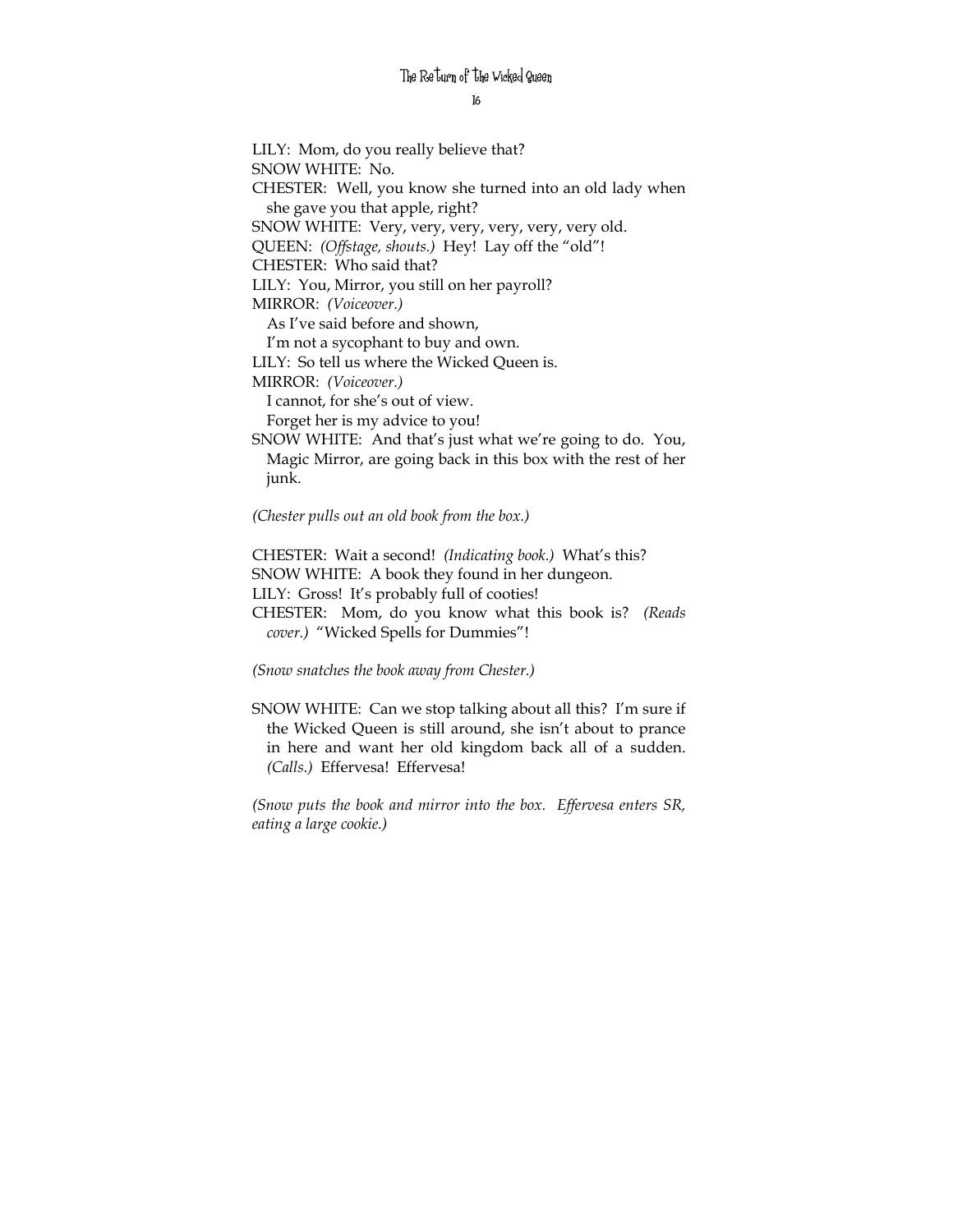EFFERVESA: Oh, Your Majesty, are you in for a treat! Cook has whipped up the most delicious macadamia white chocolate-chip cookies that are to die for!

SNOW WHITE: Be sure to leave a few for us.

- EFFERVESA: Oh, silly, of course! There's plenty!
- SNOW WHITE: Then would you take this box and put it back on the top shelf of the royal closet?
- EFFERVESA: Your royal wish is my humble command. *(Takes the box and exits SR.)*
- LILY: Mother, don't you think Effervesa is a bit…well…*casual* for a lady-in-waiting?
- SNOW WHITE: You would be too, if you'd been waiting as long as she has.

*(Carrying a camera, Papa Razzi enters SL.)* 

PAPA RAZZI: Your Majesty! Smile!

SNOW WHITE: Oh, no!

- PAPA RAZZI: Smile! *(Snaps a picture.)* Now, how about a nice candid? Royal family having fun?
- SNOW WHITE: I don't have any time right now, Papa Razzi. I've got a meeting with the Midnight Ball Committee.
- PAPA RAZZI: C'mon, just gimme a little something! I'm dying for a story!
- SNOW WHITE: The door, Papa Razzi, is that way. *(Points.)* Find it, or the guards will show it to you! *(Exits SR.)*
- PAPA RAZZI: *(Hopeful.)* I don't suppose you kids have anything for me.
- LILY: I had a dream that you were eaten by a great white shark! Ta-ta! *(Exits SL.)*

PAPA RAZZI: Women can be so cruel.

- CHESTER: But nothing like the Wicked Queen.
- PAPA RAZZI: Oh, c'mon! That old chestnut's been out of the picture for 20 years.
- CHESTER: Yeah? Well, the Magic Mirror says otherwise. She's alive and kicking.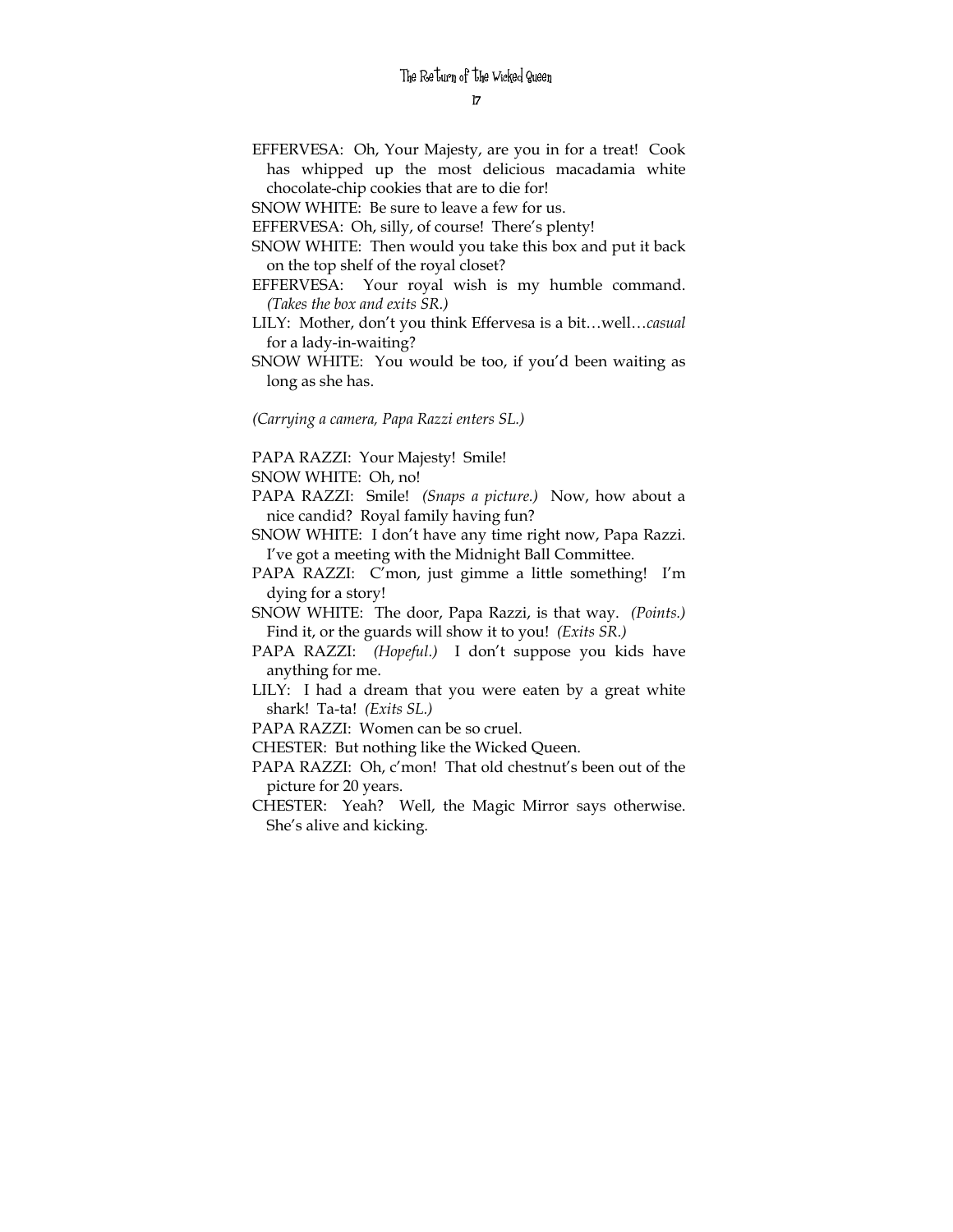- PAPA RAZZI: *(Excitedly, shouts.)* Alive? Kicking?! Stop the presses! Have I got a scoop! *(Races off SR.)*
- CHESTER: *(To himself.)* Oh, boy! Me and my big mouth! *(Phone rings. Looks at phone.)* Oh, wow! A RoyalMatch.com message. Hmmmm…let's see who's looking at my profile… *(Reads.)* "Hello, tall, dark, and handsome. I like what I read and what I see. I love a man who can scale El Capitan with one hand. *(Reads.)* I am really, really eager to meet you, Your Majesty. Us royals gotta stick together!" *(To himself.)* Hmmmm…let's take a look at her profile. Wow! She looks incredible! She's from the House of Blurbick-Carlton and her father rules the Duchy of Duxemburg. She went to Duxemburg Elementary, then middle school and eventually got her high school G.E.D. while she was working as a model. Her favorite things are her eyes, her hair, her kittens, and me! *Me*! Wow! *(Texts.) "*Hi, Princess Petunia, you sound like my cup of tea. Stop by the palace tomorrow sometime, and let's see if we click." *(To himself.)*  Hmmm…too pushy? Not pushy enough? Naaah! Just right!

#### *(Chester sends the text. Snow enters SR.)*

SNOW WHITE: Chester, what are you doing?

CHESTER: *(Shocked, almost dropping his phone.)* Oh, oh, nothing!

SNOW WHITE: That's an awfully jumpy *nothing*.

CHESTER: Okay, it's…it's all this Wicked Queen stuff.

- SNOW WHITE: Now, don't you give her another thought. Even if she's still around, she's probably in a kingdom far, far away. Here, can you help me with this app? I want to double our security watch.
- CHESTER: How come? You just said the Wicked Queen's nothing to be afraid of!

*(Blackout. Curtain.)*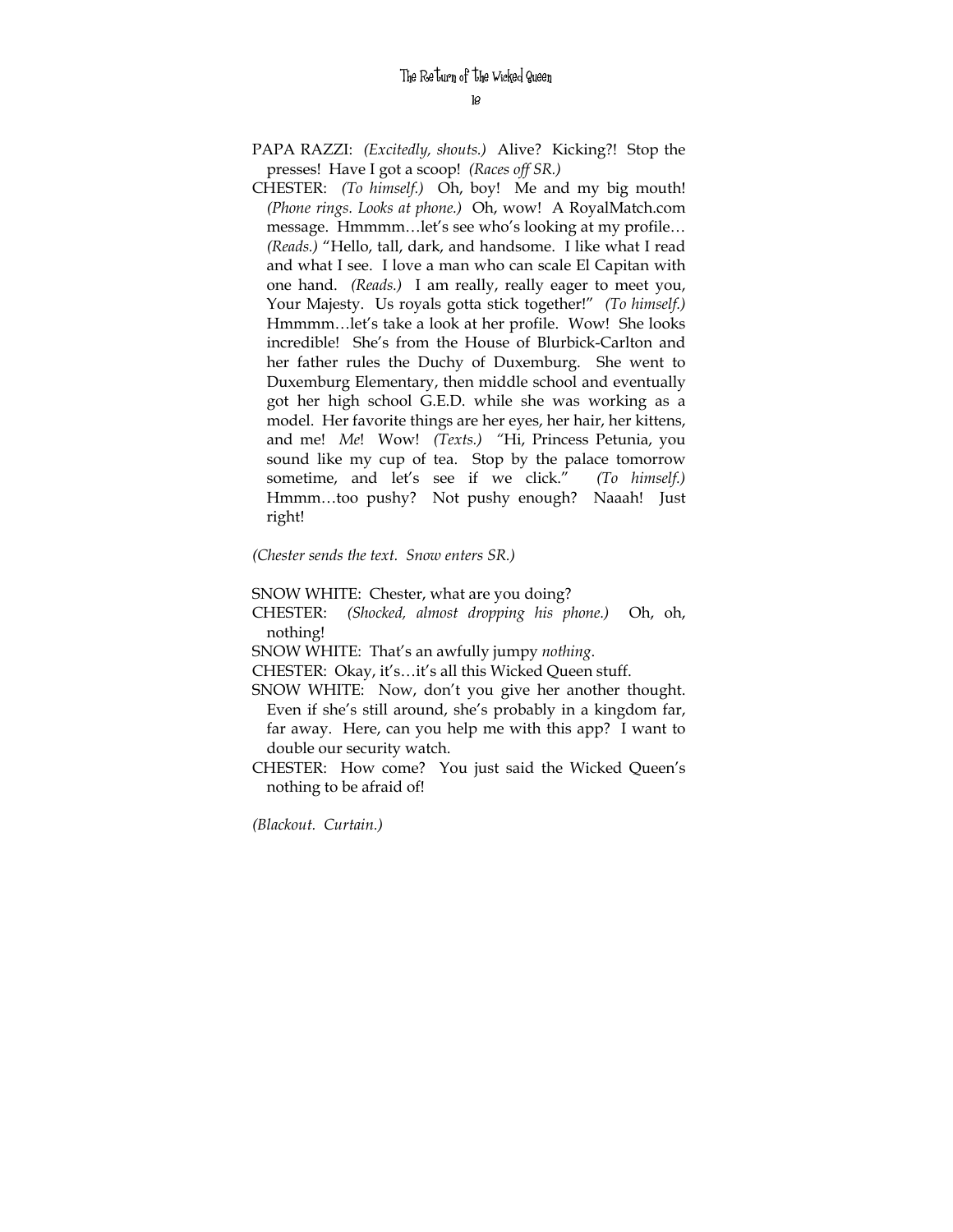## Scene 2

*(AT RISE: Before the curtain. A path in the woods, the next morning. Charming enters SL, talking on his phone.)* 

CHARMING: *(Into phone.)* Hey, Lily, it's Dad…Yeah, Mr. King Charming, at your service. Mom around?...Sure, I'll hang on...Hey, Snow, how's it going? I just saw the bit in the Ever After Gazette. Papa Razzi says the Wicked Queen is still kicking up her heels. Is he just making that up or what?...Uh-oh, you're sure? But why let 20 years go by?...Okay, well, I was just a bit worried. You can never tell when Papa Razzi is onto something or just making stuff up. See you tomorrow when this Gee Wiz thing is over. Bye!

*(Charming hangs up. Wicked Queen enters SR, carrying a basket of apples. She looks like an old woman and is wearing a black hooded cloak.)* 

QUEEN: Oh, hello, young man. CHARMING: Hello. QUEEN: I seem to have lost my way. CHARMING: What way are you supposed to be going? QUEEN: The long way to Tipperary. CHARMING: I think Tipperary is that way. *(Points SL.)*  QUEEN: You're sure? CHARMING: Let me check my GPS. *(Fiddles with his phone.)*  QUEEN: *(Sighs.)* Isn't it wonderful what technology can do

these days? There was a time when you had to use a map, and the worst part was trying to fold the silly thing back up the right way.

CHARMING: *(Indicating phone.)* Yup, GPS says Tipperary is five miles thataway. *(Points SL.)*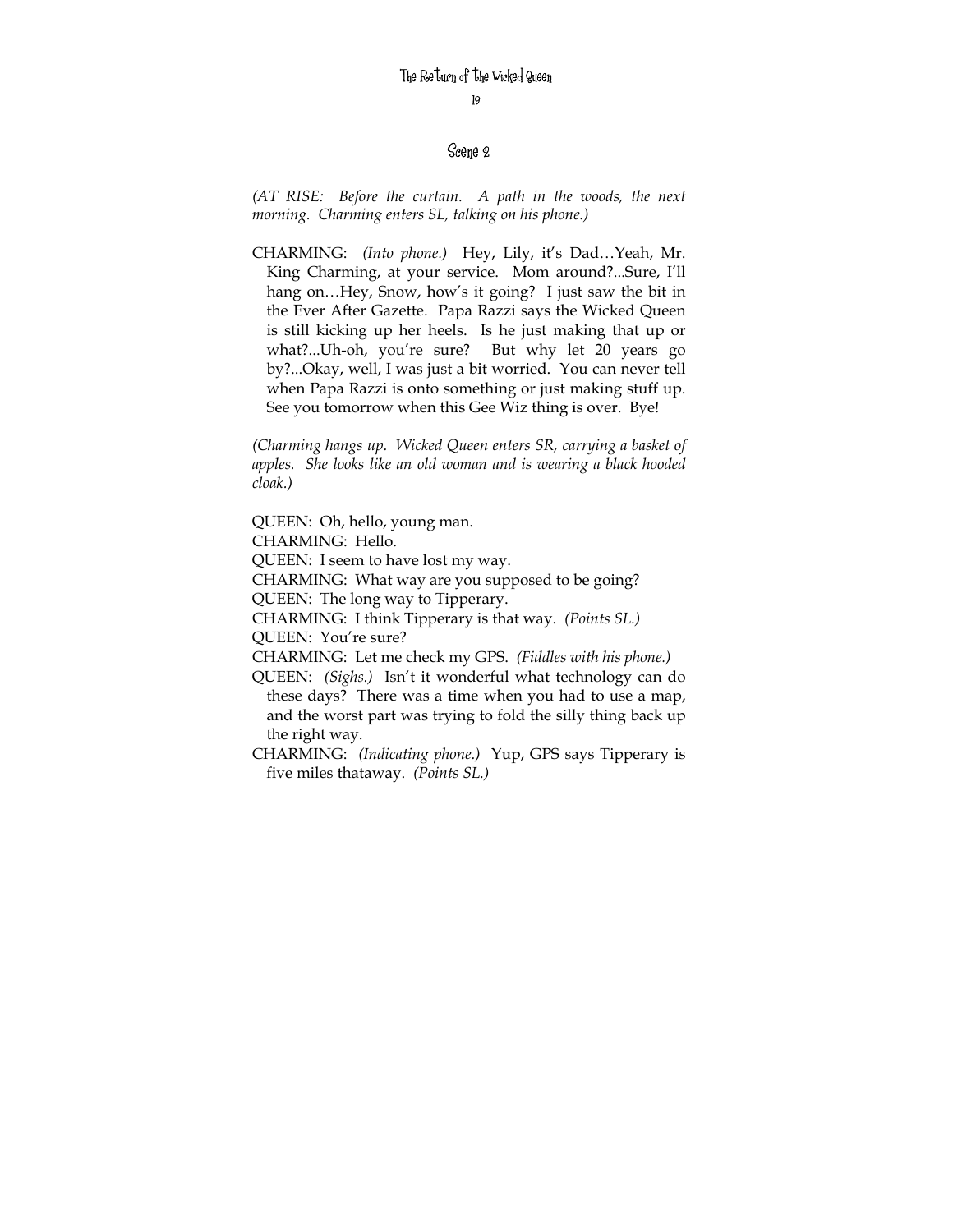- QUEEN: Well, thank you, kind sir. And to show you my appreciation, here's a nice, juicy apple to hold you over till dinner.
- *(Wicked Queen hands Charming an apple.)*
- CHARMING: Golly, that's mighty kind of you, ma'am. I could sure use a bite right about now. *(Takes a bite of the apple. His eyes widen as he looks at the audience.)* Uh-oh!
- *(Charming falls to the floor. Queen laughs wickedly.)*
- QUEEN: So, King Charming, an apple a day makes things go *my* way! *(Calls.)* Kroni! Kroni!
- *(Kroni enters SR and sees Charming.)*

KRONI: Oh, like, wow! What'd you do, Your Hideousness?

QUEEN: *(Acting innocent.)* Me? I didn't do a thing. I just gave the poor man an apple, and he must have had some kind of allergic reaction. Imagine, after a tiny little bite…

KRONI: I got some Benadryl.

- QUEEN: Let's not bother with that. He's out for a good long time… *(Under her breath.)* …just like I've planned.
- KRONI: We gonna leave him lying here?
- QUEEN: No… *(Under her breath.)* …someone might help him. Let's get him to the dungeon.
- KRONI: The dungeon?! Really?! My lucky day!
- QUEEN: Yes, my fiendish friend. I've got that old-time wickedness creeping through my veins! *(Laughs wickedly as lights fade to black.)*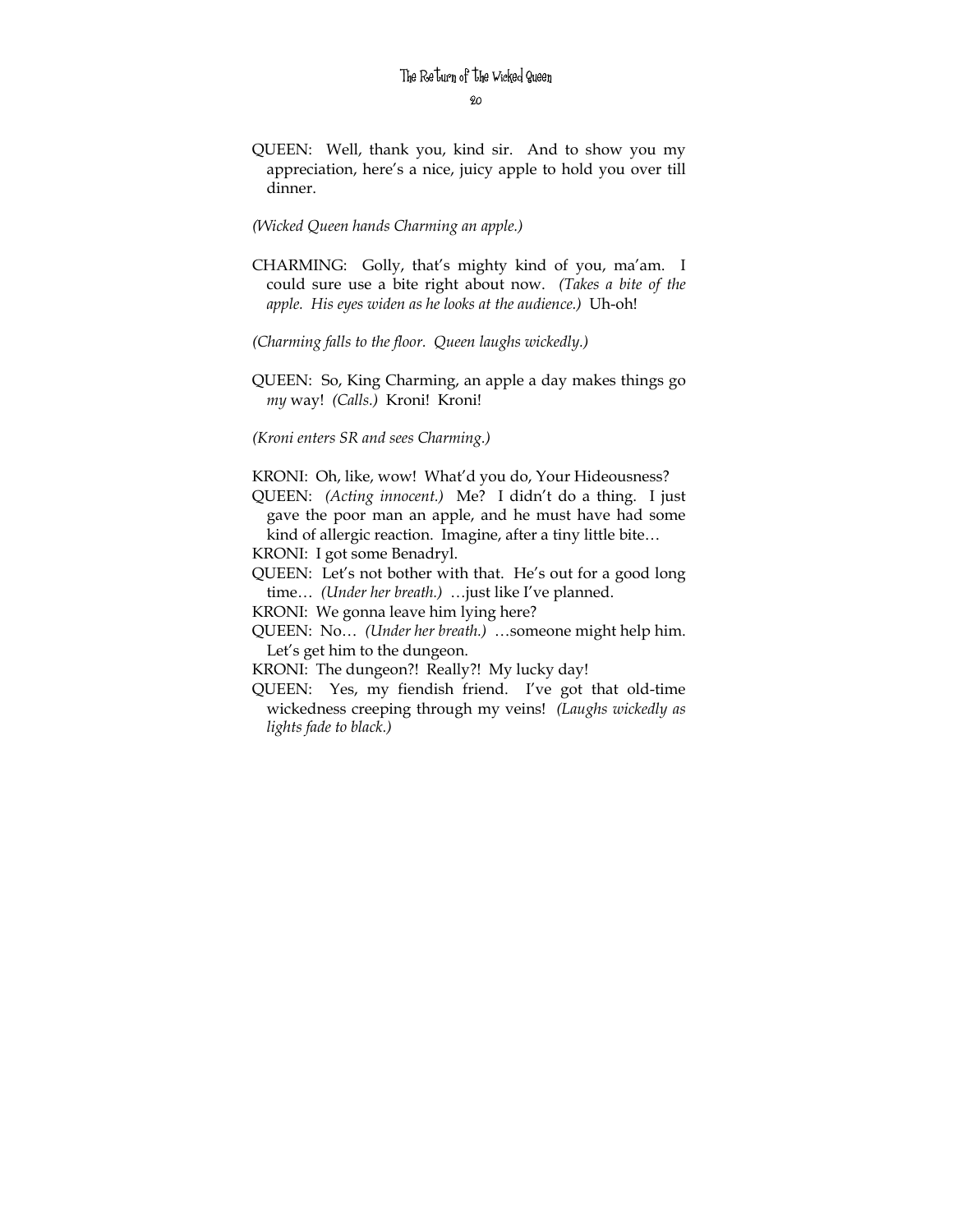### Scene 3

*(AT RISE: The palace throne room, later that day. Snow and Ella are playing Scrabble on a table between the thrones. There is an hourglass on the table.)* 

- ELLA: I'm so glad you asked me over, Snow. Once Upon a Time can be a bit boring after a while, especially when my own King Charming is at the Gee Wiz Summit, too.
- SNOW WHITE: I know what you mean. But I had an ulterior motive for inviting you, Ella.
- ELLA: *(Looking at her Scrabble letters.)* "Motive"! Oh my gosh, it fits perfectly!

SNOW WHITE: Where?

ELLA: I can use the "e" in "revenge."

SNOW WHITE: Aren't you clever!

ELLA: *(Putting her Scrabble tiles down.)* Don't tell me you haven't been thinking about it.

SNOW WHITE: Thinking about what?

ELLA: Revenge, silly.

SNOW WHITE: Well, that's kind of why I invited you over.

ELLA: Your ulterior motive. *(Indicating game.)* Your turn.

SNOW WHITE: Hmmm…how about "mother." I can use the "m" in "motive."

ELLA: *(Disappointed.)* And that's a double word score.

SNOW WHITE: Sorry.

ELLA: Don't be sorry. Play to win. You know your problem, Snow? You're too sweet. You trust everybody.

SNOW WHITE: I can't help it. And…and…

ELLA: Let me guess… *(Reads letters as she lays down the tiles.)* "Q-U-E-E-N."

SNOW WHITE: The Wicked Queen. Somehow Papa Razzi found out I brought the Magic Mirror out of hiding so I could prove to Lily that I wasn't making it all up, and…and…he blabbed it all over the kingdom!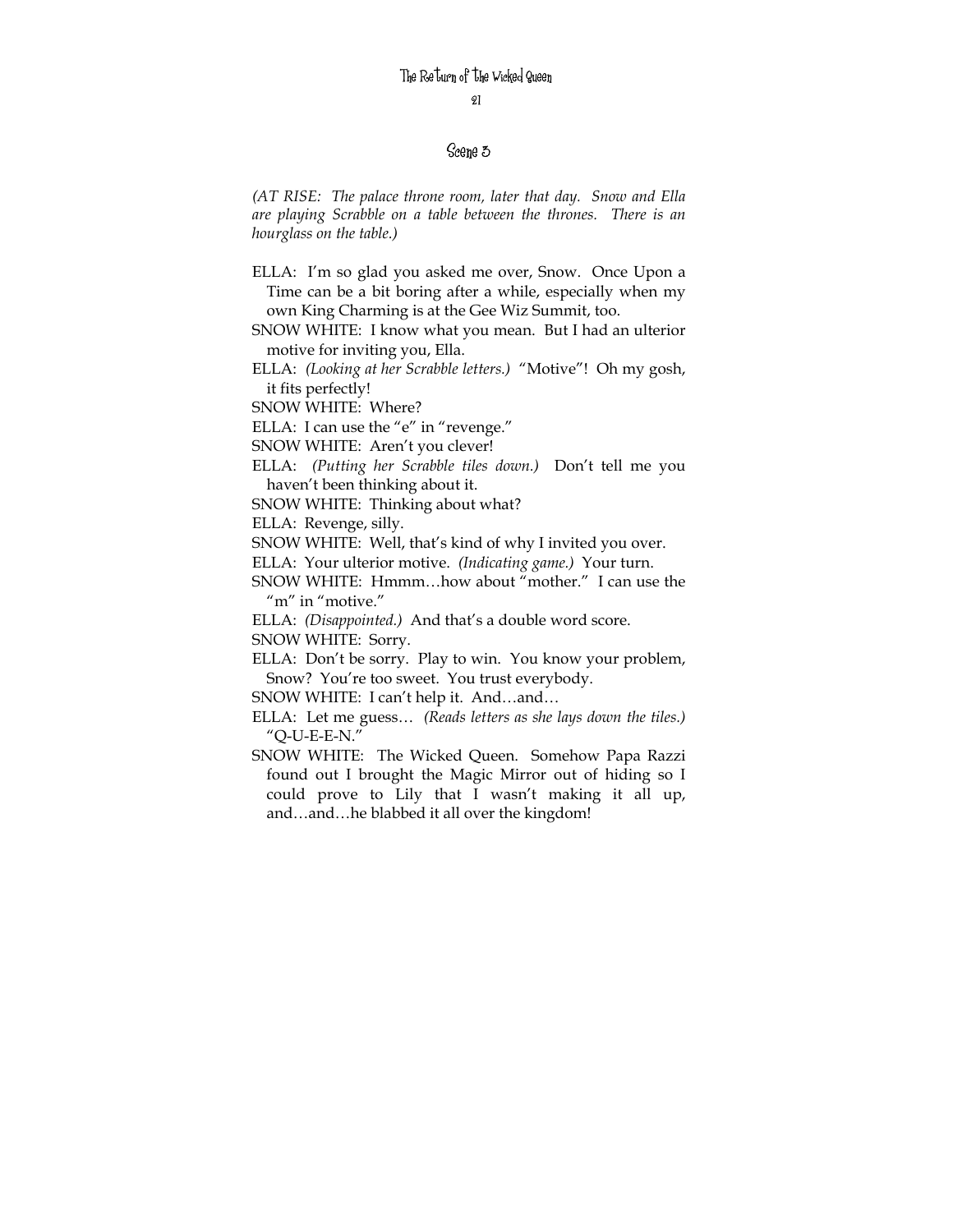ELLA: She's dead, Snow.

SNOW WHITE: But what if she isn't?

ELLA: Then where's she been for the past 20 years?

SNOW WHITE: I know it sounds impossible, but what if her pet vulture flew down and caught her when she fell.

ELLA: I think your little friends just made all that up about her falling. I think they buried her in their diamond mine. After all, you were out like a light and never saw what happened, right?

SNOW WHITE: I know, I know. But, still…

ELLA: Look, I had kind of the same problem.

SNOW WHITE: *(Laying down tiles, spells.)* "S-I-S-T-E-R-S."

ELLA: Sisters! You can say that again. They nagged Charming and me for a couple of months after the wedding, saying they were sorry, couldn't they come live in the palace, blah, blah, blah.

SNOW WHITE: What'd you do?

ELLA: We bought them each a one-way ticket to Siberia with enough money to open an ice hotel.

SNOW WHITE: Did it work?

ELLA: So far. They're either very successful or they're ice cubes.

*(A loud noise is heard off SL.)* 

SNOW WHITE: What's going on?

*(Effervesa runs on SL.)* 

EFFERVESA: An intruder, Your Majesty!

SNOW WHITE: Oh, no! Not the Wicked Queen! EFFERVESA: Not unless she's turned herself into a biker dude with an attitude!

*(Kyle enters SL, wearing a leather jacket and biker boots.)*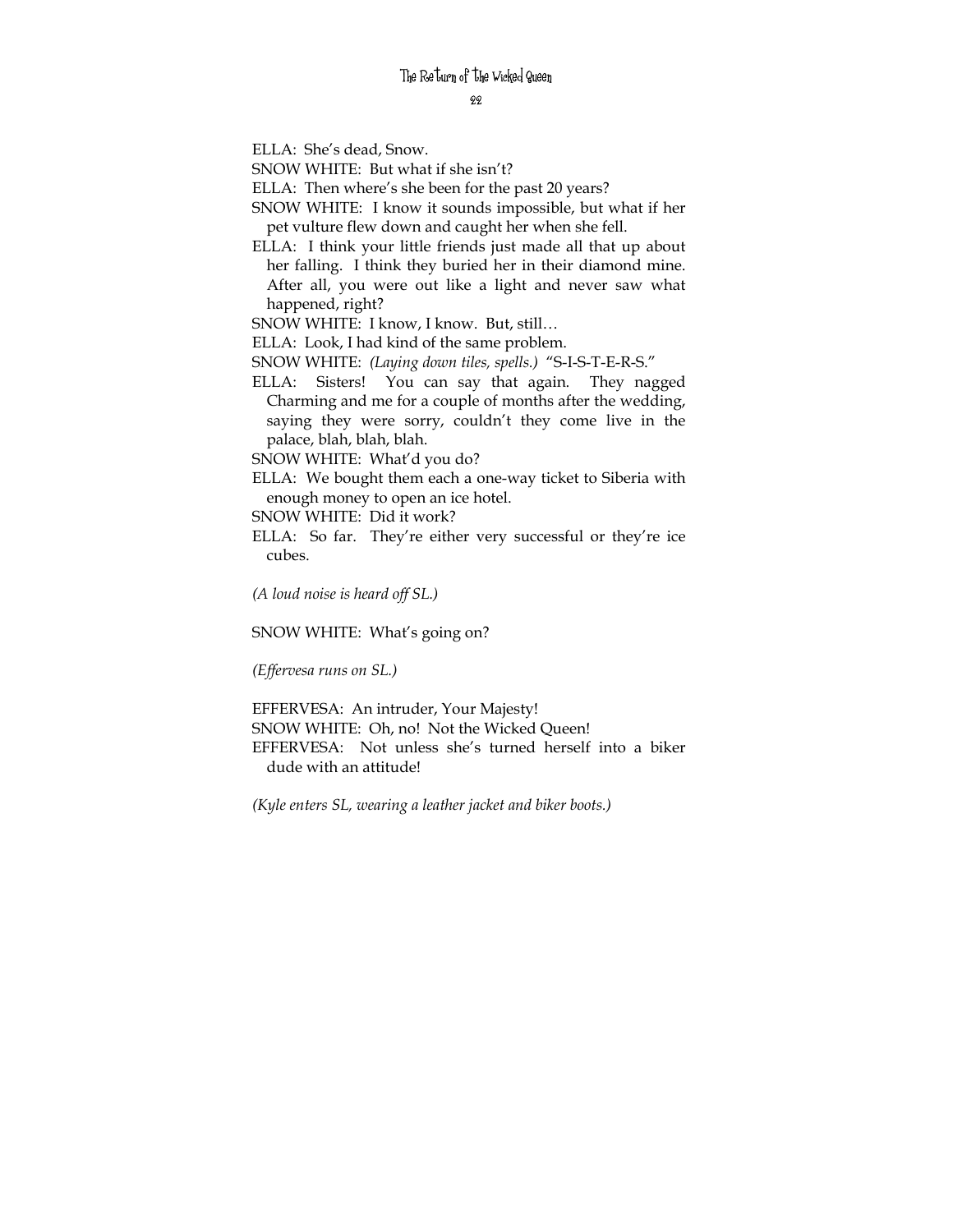KYLE: I ain't no intruder, ladies, and I sure ain't wicked. SNOW WHITE: Who are you? KYLE: The name's Kyle…rhymes with "style." SNOW WHITE: Kyle who? KYLE: Kyle Blumstead, at your service. EFFERVESA: Lemme see your I.D., Kyle Blumstead. KYLE: What is this? You're not the TSA, are you? SNOW WHITE: Show the lady your I.D. KYLE: All right, all right, don't get bent out of shape. ELLA: *(Correcting.)* Your Majesty! KYLE: Don't get bent out of shape, Your Majesty. Here.

*(Kyle hands Effervesa his I.D.)* 

EFFERVESA: *(To Snow.)* He's Kyle Blumstead, all right. All of 16. SNOW WHITE: Good. You're way too young.

KYLE: *(Insulted.)* Too young?! I got my driver's license this morning!

*(Lily enters SR.)* 

tower?

LILY: Kyle! KYLE: Hey, Lily! Lookin' good, girl! LILY: What're you doing here? SNOW WHITE: *(Surprised.)* You know this young man, Lily? LILY: Well… KYLE: *(To Snow.)* Lily's my main squeeze. LILY: *(Annoyed.)* Your *only* squeeze, Kyle. Why didn't you just throw a stone at my window and climb up the vine like I told you? KYLE: I did! ELLA: So romantic! LILY: *(To Kyle.)* Fourth window on the left side of the eighth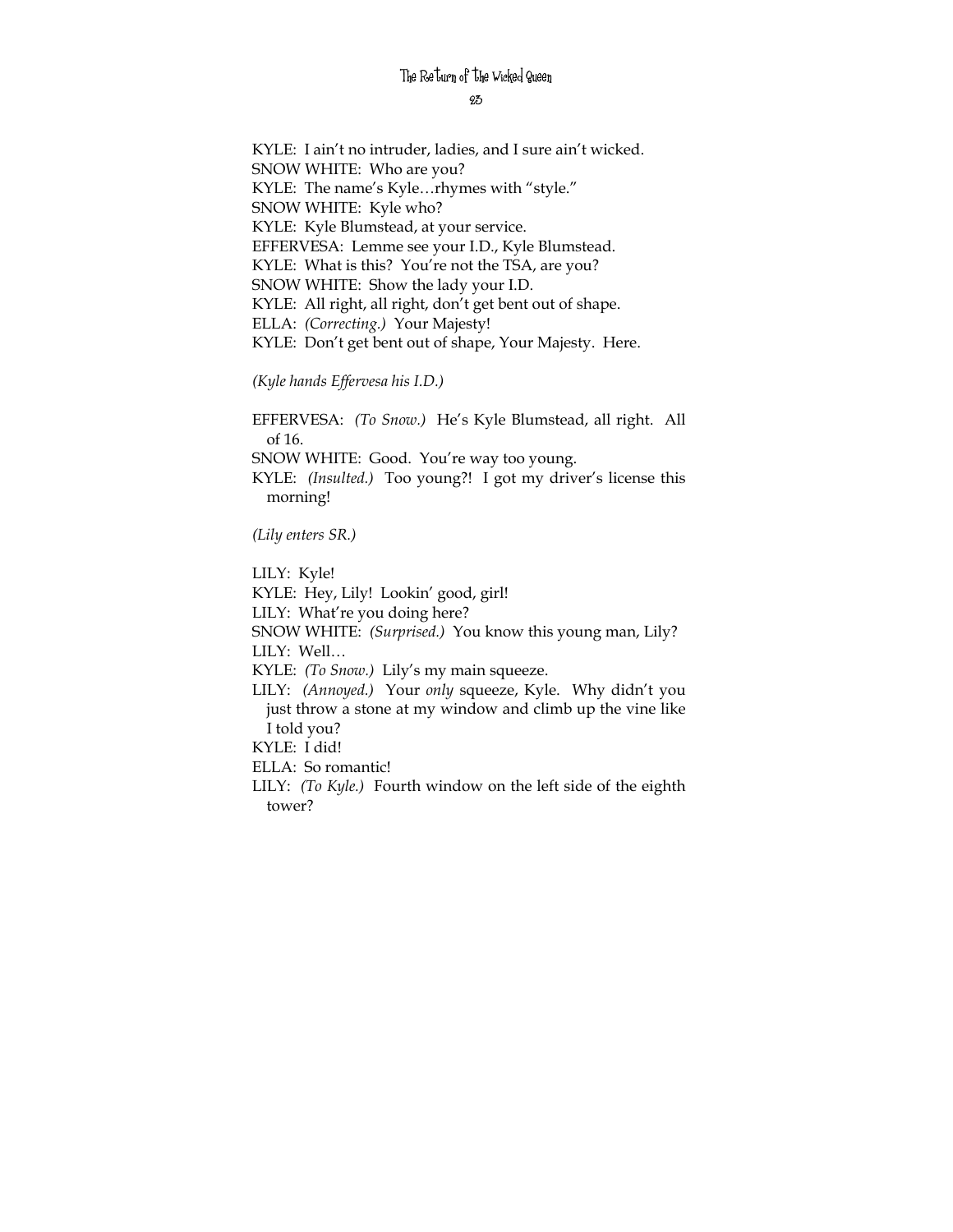- KYLE: Shoot! I thought you said eighth window on the left side of the fourth tower.
- SNOW WHITE: Well, Kyle Blumstead, what do you want?
- KYLE: To take Lily for a spin on my bike.
- LILY: *(Excitedly.)* You got it? You finally got your license?!
- KYLE: Third time's the charm.
- LILY: Can I go, Mom? *(Realizes.)* I mean, Your Majesty?
- SNOW WHITE: Oh, Lily, I'm not sure…
- LILY: Oh, okay. I'll just text Daddy. He's the king, and I can go if he says so. *(Moves downstage to text.)*
- ELLA: Oh, Snow, Charming and I have been through this very scenario with Phillip and Darcy.
- SNOW WHITE: How did you manage?
- ELLA: At first, we thought of the Rapunzel thing, you know, lock 'em in a tower until they are 25 or so, but then we decided it's better to chill out a bit and see things from their perspective.
- SNOW WHITE: *(To Lily.)* What did your father say?
- LILY: Funny…he didn't text back. He always texts me back.
- SNOW WHITE: Well, Lily… *(Clears her throat.)* …you and Mr. Blumstead—
- LILY: *(Corrects, dreamily.)* Kyle.
- SNOW WHITE: You and Kyle can go for a one-hour spin. Then I want you back here to finish your homework. *(Turns hourglass over.)*
- KYLE: Homework, what a drag!
- LILY: *(Shoots Kyle a warning look.)* I love homework, Kyle, remember? And we are most grateful, Your Majesty. *(Curtsies and then kicks Kyle. To Kyle.)* Bow! *(Kyle bows.)*  Bye, Cinderella.
- KYLE: *(As they exit.)* That's really Cinderella?

LILY: Yes!

KYLE: I sure didn't see any glass slippers.

*(Lily and Kyle exit SL.)*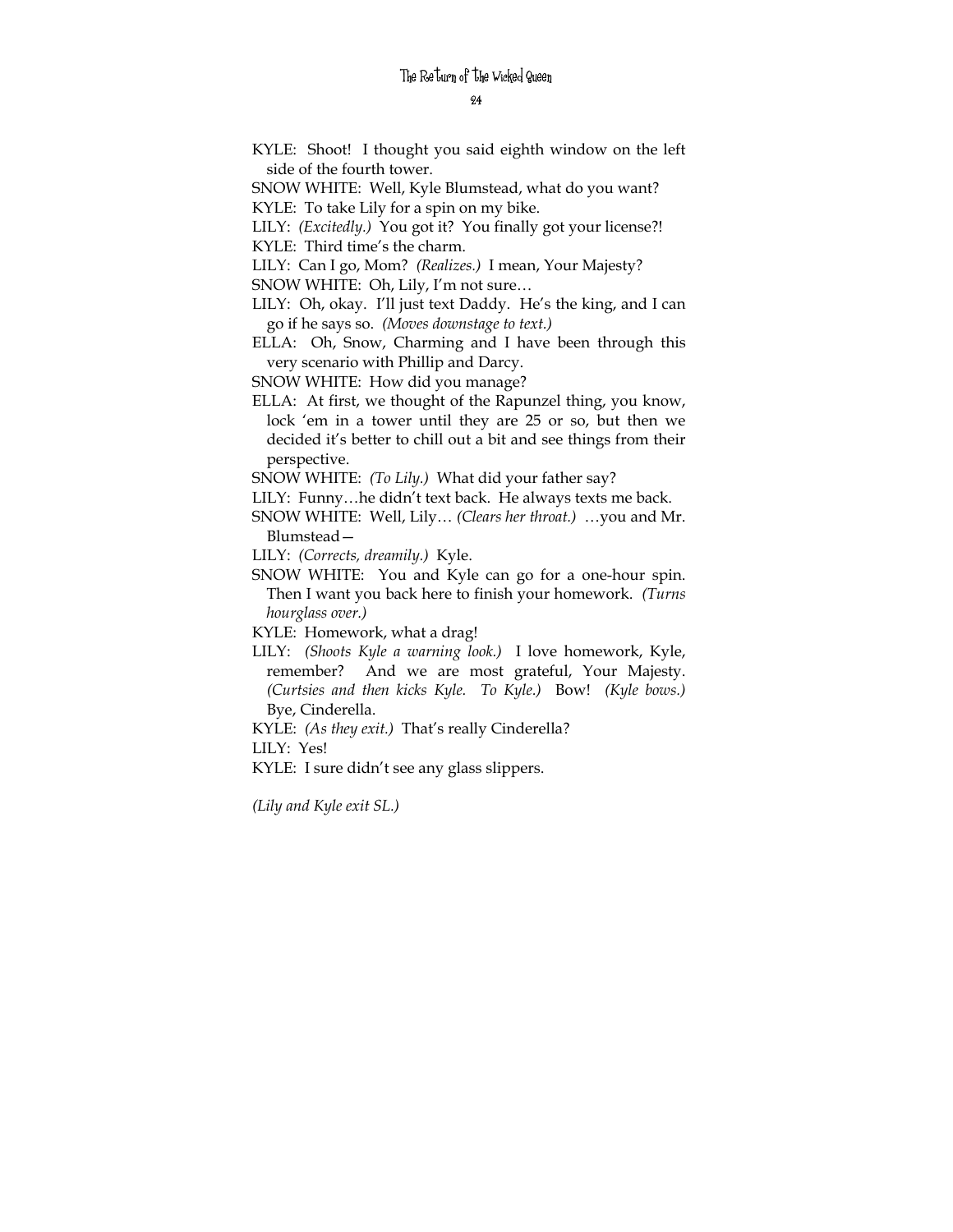SNOW WHITE: *(To Ella.)* I guess I should have introduced you.

ELLA: It's okay. I've had to put up with that glass slipper nonsense for years. Who in their right mind would tromp around in glass slippers at a ball…at night, no less?

SNOW WHITE: So what were you wearing that night?

ELLA: A pair of [Jimmy Choo] stilettos, but my biographer nixed that as way too over the top. *[Or insert another shoe brand.]* 

SNOW WHITE: No wonder Charming wanted to find you.

ELLA: Yeah, I had the other shoe, and they needed a pair to sell and balance the country's budget.

*(Ella and Snow laugh.)* 

SNOW WHITE: *(Chuckling.)* You're impossible!

*(Chester enters SR.)* 

CHESTER: *(Nervously.)* Oh, hi.

ELLA: Well, Chester, aren't you getting tall!

CHESTER: Yeah, I guess.

ELLA: Starting college soon?

CHESTER: Yeah, King's College.

ELLA: What's your major?

CHESTER: How to rule a kingdom, I guess.

SNOW WHITE: *(To Ella.)* Chester really wanted to major in computer technology, but he will be king someday, so he's going to be practical, right, Chester?

ELLA: Oh, how quickly you've all grown up!

CHESTER: Ah, Mom…it's three o'clock.

SNOW WHITE: *(Picking up hourglass.)* So it is! Sorry, hon. We'll have to finish our Scrabble game later, Ella. *(Coyly.)* Chester's got a friend coming over and he wants to show off.

CHESTER: *(Embarrassed.)* Mom!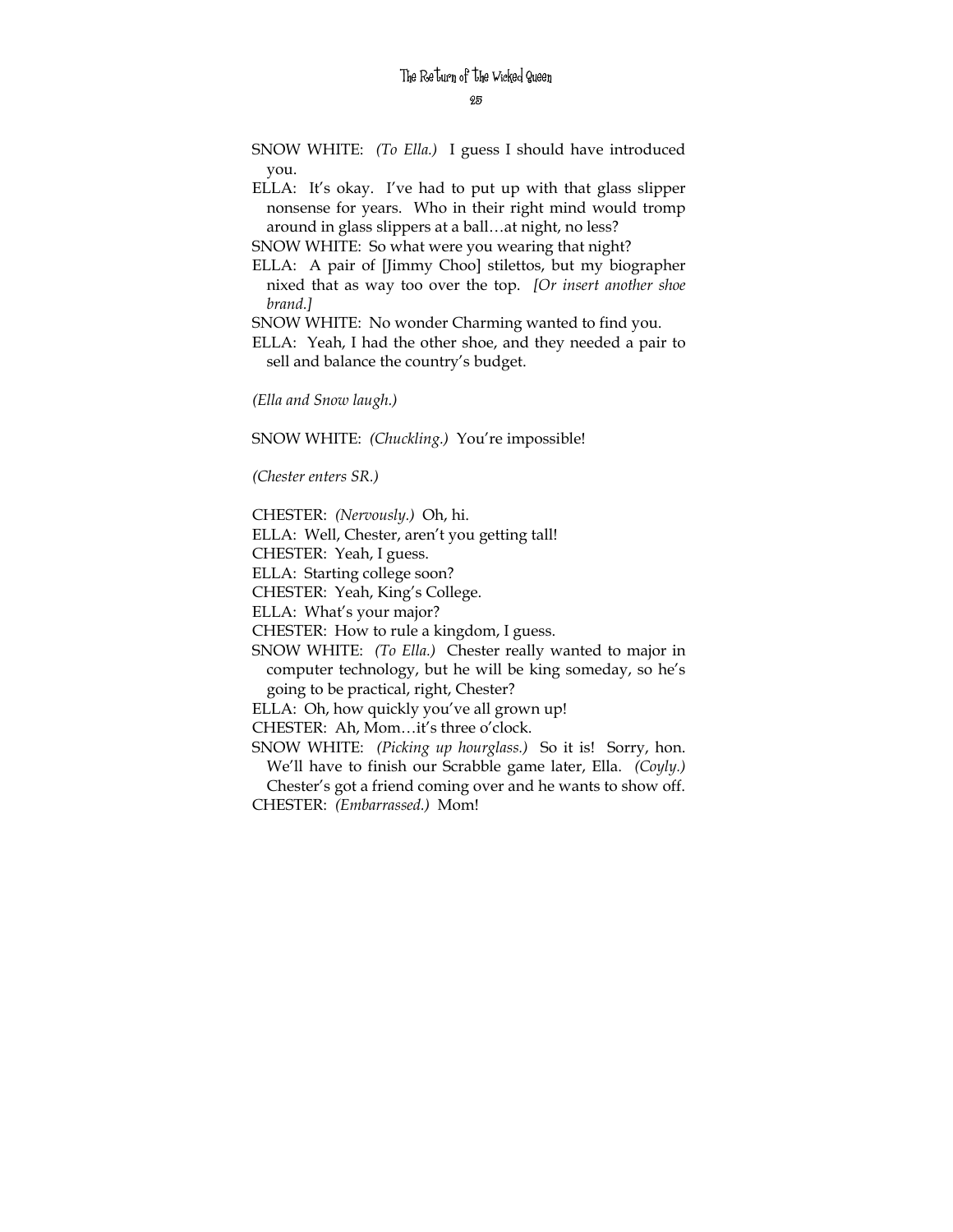ELLA: Who wouldn't! This is the best room in the palace, so show it off!

SNOW WHITE: C'mon upstairs. I want you to see some pictures I took when we visited Hansel and Gretel last year.

ELLA: I bet they've grown up.

SNOW WHITE: They have, and you couldn't find two happier siblings. But to be honest, living in that gingerbread house…they've packed on a few pounds. They get hungry, and they just eat part of a wall.

*(Snow and Ella exit SR. Effervesa enters SL, eating a cookie.)* 

- EFFERVESA: My, but these [snickerdoodles] are delish! *(Sees Chester.)* Oh, good, Prince Chester, you're here. Got a lady downstairs who says she's come to see you. She says she's a princess. *[Or insert another type of cookie.]*
- CHESTER: *(Trying to look nonchalant.)* Oh, okay. Sounds good.

EFFERVESA: Better watch out, Chester, she's got that look in her eye. *(Exits SL.)* 

CHESTER: *(To himself, nervous.)* Look? What kind of look?

*(Chester fusses with his hair, checks his breath, straightens his shirt, etc. Petunia enters SL.)* 

PETUNIA: Well, well, well. You're "RoyalHunkNoBunk"?

CHESTER: *(Embarrassed.)* Yeah…I…I…I guess I exaggerated a bit.

PETUNIA: *(Awed by surroundings.)* This is where you live?

CHESTER: Yeah. I wasn't lying about the royal part.

PETUNIA: *(Looking around, impressed.)* Nice. Very nice. So what's your real name, royal hunk?

CHESTER: Chester.

PETUNIA: What makes you royal?

CHESTER: My dad's the king.

PETUNIA: *(Impressed.)* The king? King Charming?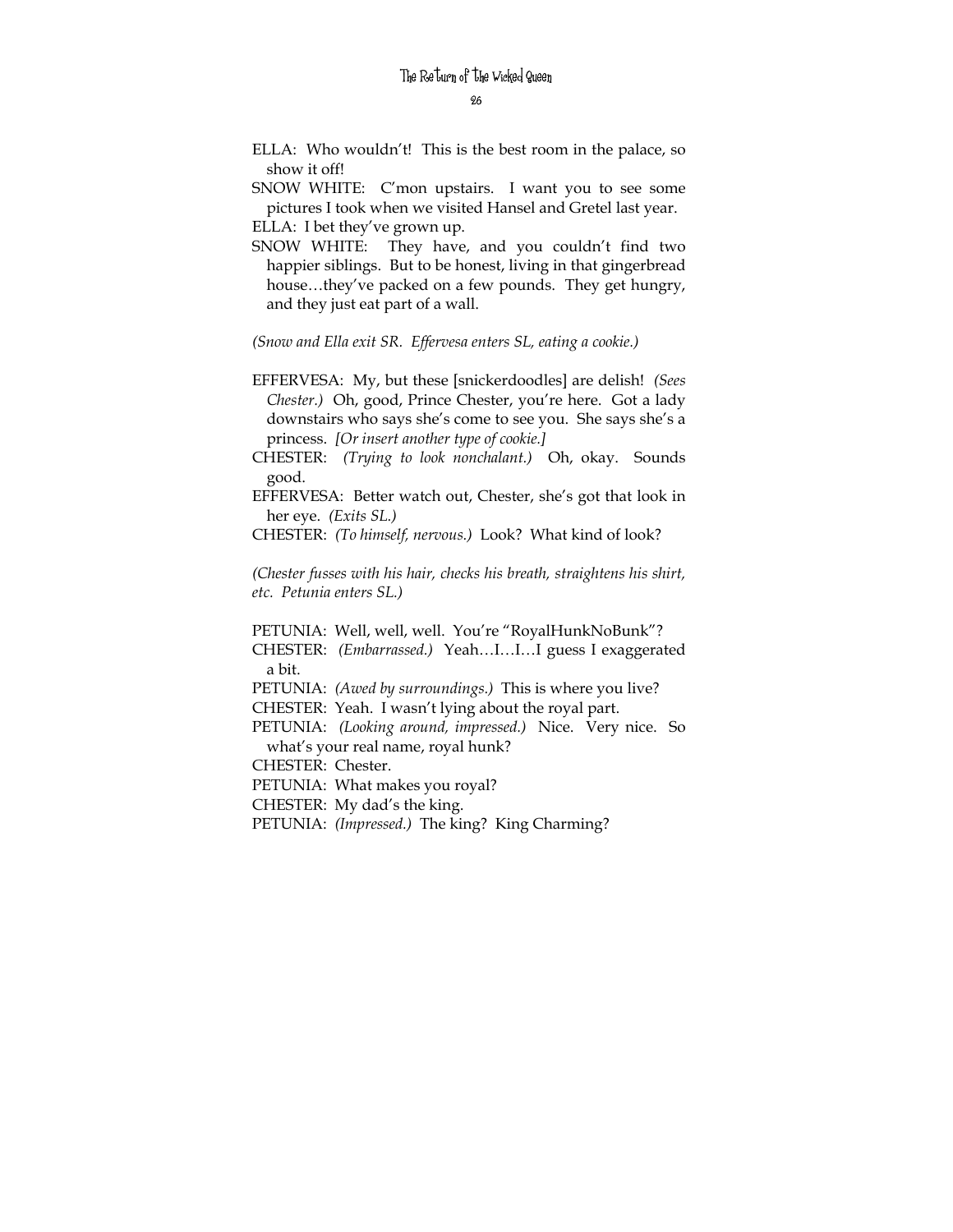CHESTER: Don't hold it against me.

PETUNIA: Why would I do that?

CHESTER: I don't know. You might not like his economic outlook, his foreign policy, his stance on—

PETUNIA: *(Laughing.)* I don't care about any of those things, Prince Chester.

CHESTER: Chester's okay.

PETUNIA: And I'm Petunia, okay?

CHESTER: Sure. Petunia.

PETUNIA: I like your dad, but I love your mom. She's been an inspiration to me all my life. I can't believe how she fought that wicked queen and spent all those months in a glass coffin until your dad rode up and kissed her. That's, like, so romantic! *(Moving closer to Chester.)* Are you romantic, Chester?

CHESTER: *(Stepping back.)* I dunno…

PETUNIA: *(Moving closer.)* I think you've got real potential.

CHESTER: Potential for what?

PETUNIA: To be the man of my dreams.

CHESTER: *(Gulping.)* Oh, yeah?

PETUNIA: Oh, yeah. *(Moves behind him.)* You're pretty inspiring yourself.

*(Petunia starts massaging Chester's shoulders.)* 

CHESTER: What are you doing?

PETUNIA: Just loosening up your shoulder muscles.

CHESTER: *(Moving away from her.)* They're loose enough. If they get any looser, my head will fall off.

PETUNIA: Relax! You know what they say: "The road of life is so much easier when you travel it with the right woman."

CHESTER: Do you know any?

PETUNIA: Any what?

CHESTER: Right women?

PETUNIA: *(Insulted.)* What do you think *I* am?

CHESTER: Princess Petunia, right?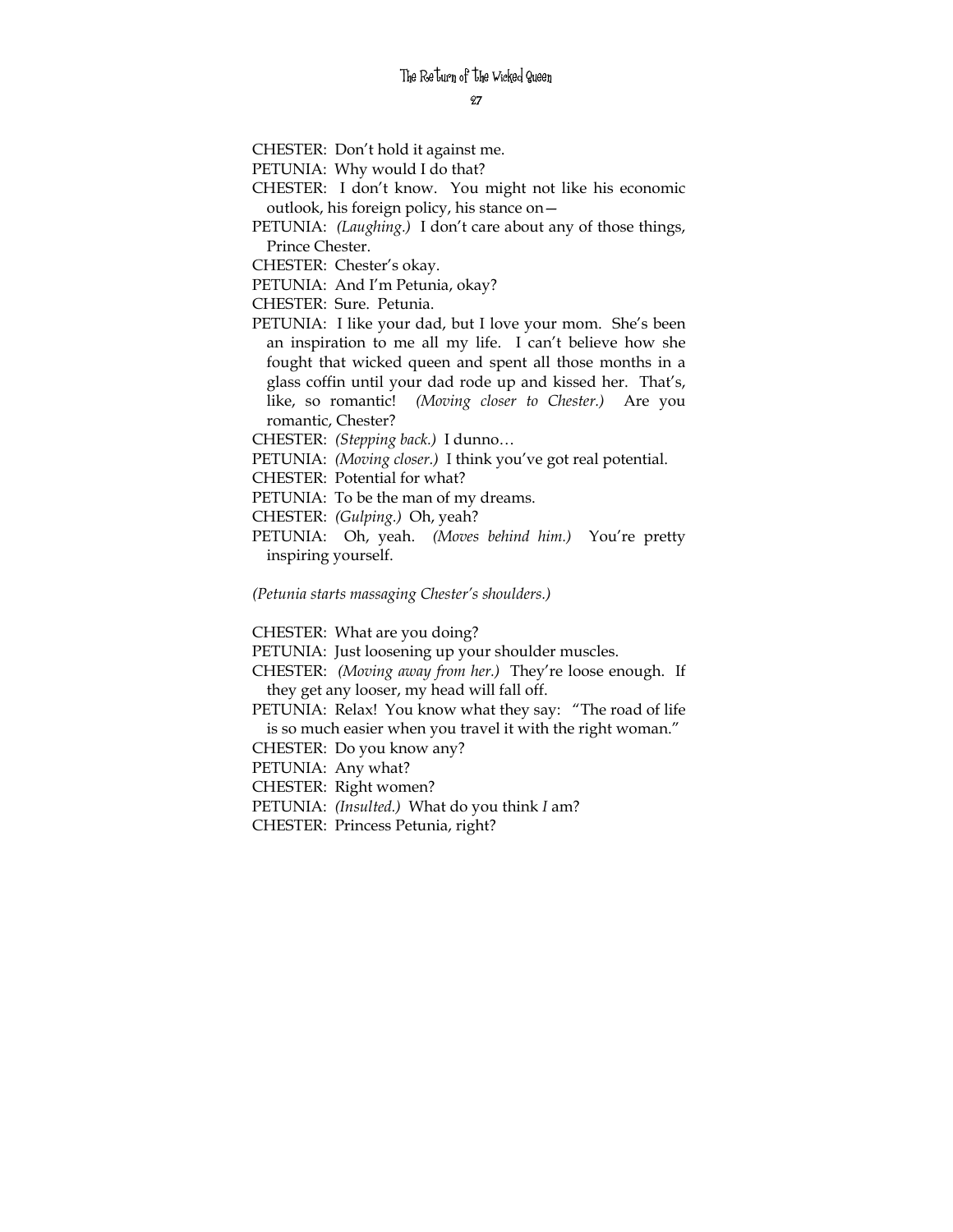PETUNIA: Yeah, and I'm a gal who can make you so happy you'll think you're on cloud nine.

CHESTER: I'd be happy just getting to level five.

PETUNIA: Level five?

- CHESTER: Yeah. You said you like Dragons and Danger, right?
- PETUNIA: Huh? Oh, yeah…yeah, I like dragons, especially the kind that breathe fire. And danger! I'm up for hot-air balloon rides, skiing off-trail, and pearl diving without a tank.
- CHESTER: I was thinking more of the game, Dragons and Danger.

PETUNIA: That's for nerds, Chester, and you're no nerd.

CHESTER: Yes, I am!

PETUNIA: You're RoyalHunkNoBunk!

CHESTER: I exaggerated, remember?

PETUNIA: Look, I'll be honest, too. I said I'm Princess Petunia, but you know what? I'm not a princess. I'm Petunia Gingersnap, and I'm a model looking for my big break. *(Sighs.)* But this sure isn't it.

CHESTER: Gee, a model! Really?

PETUNIA: Yeah, I've done two commercials, A [TJ Maxx] ad, and I was the Dingaling Girl at the auto show. *[Or insert the name of another suitable store.]* 

CHESTER: What's a Dingaling Girl?

PETUNIA: I rang a bell every time somebody bought a car. CHESTER: Wow!

PETUNIA: It wasn't that exciting. Living here…being a real princess would be exciting. But, gosh, I think your dad's charm skipped a generation. See you, Chester. I hope you make it to level five.

*(Petunia exits SR. Disheartened, Chester sits on a throne. Snow and Ella enter SL.)* 

SNOW WHITE: Chester, did your friend arrive?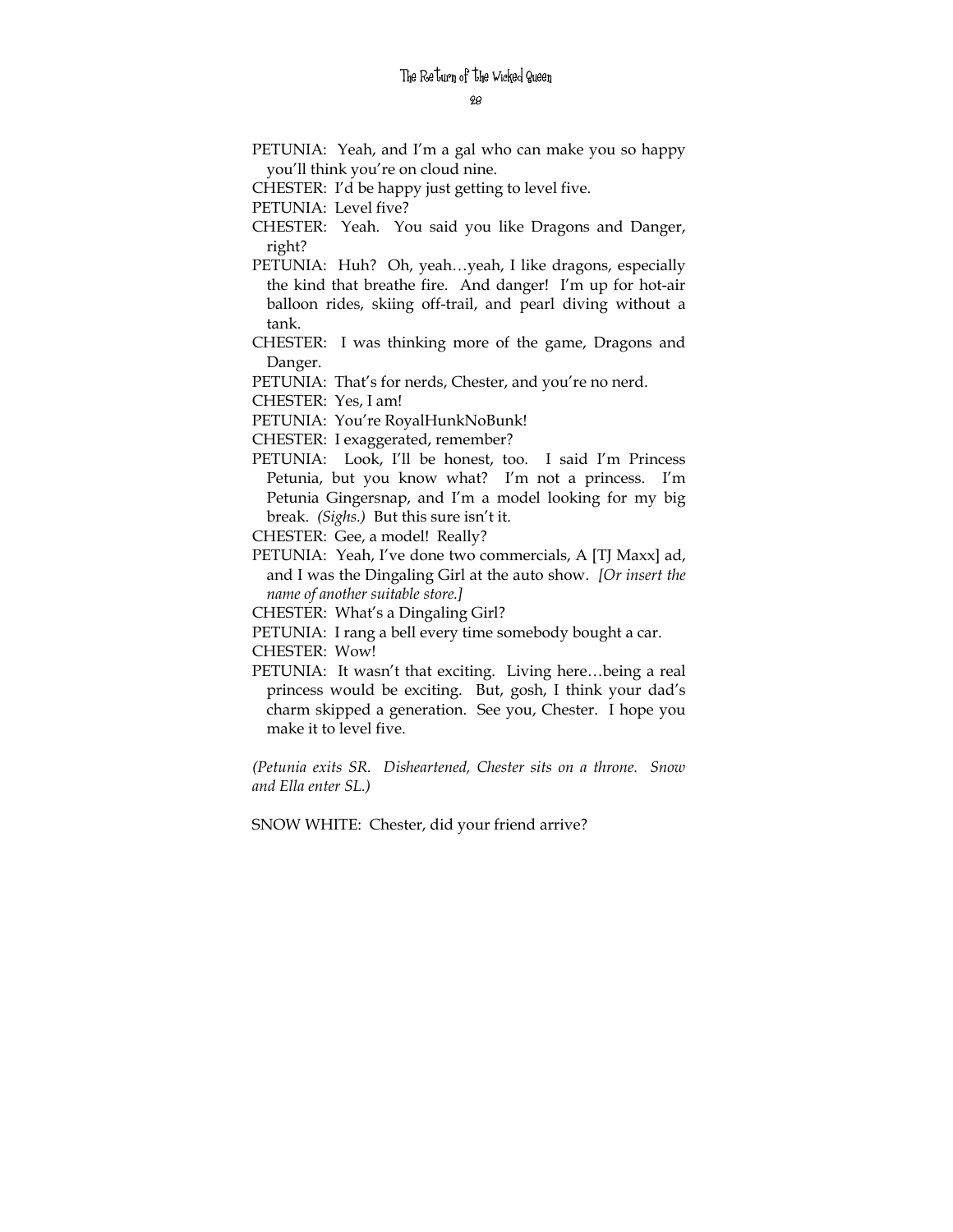CHESTER: Yeah.

ELLA: Was she impressed?

CHESTER: She liked the room but not the guy in it. Mom, does stuff like charm skip a generation?

SNOW WHITE: Oh, Chester, I don't know…but I do know that, to the right girl, you'll be as charming as your father.

- CHESTER: Maybe I ought to grow a beard or something. *(Exits SL.)*
- SNOW WHITE: *(To Ella.)* Oh, poor Chester. Actually, I'm surprised he even asked a girl over. I wonder where he met her.

ELLA: Probably online.

SNOW WHITE: Online, really?

ELLA: Loads of people meet online. Our Phillip met one of his girlfriends, Shanna, online, and they were fine until he found out she has six cats and he's allergic to cats.

*(Effervesa enters SR, eating a cookie.)* 

EFFERVESA: Sorry to butt in again, Your Majesty, but there's a person at the drawbridge who says he has a message for you.

SNOW WHITE: What kind of message?

EFFERVESA: You won't believe this, but a singing message.

SNOW WHITE: *(Excitedly.)* I bet it's from Charming!

ELLA: *(Sighs.)* Ever the romantic.

SNOW WHITE: Show the messenger in, Effie.

EFFERVESA: Don't say I didn't warn you. Cookie, anyone? *(Exits SR.)* 

SNOW WHITE: I wonder what she meant by that. ELLA: Maybe he sings off-key.

*(Kroni enters, wearing an old-fashioned bellboy outfit.)* 

KRONI: Afternoon, Your Majesty. SNOW WHITE: Good afternoon. And who are you?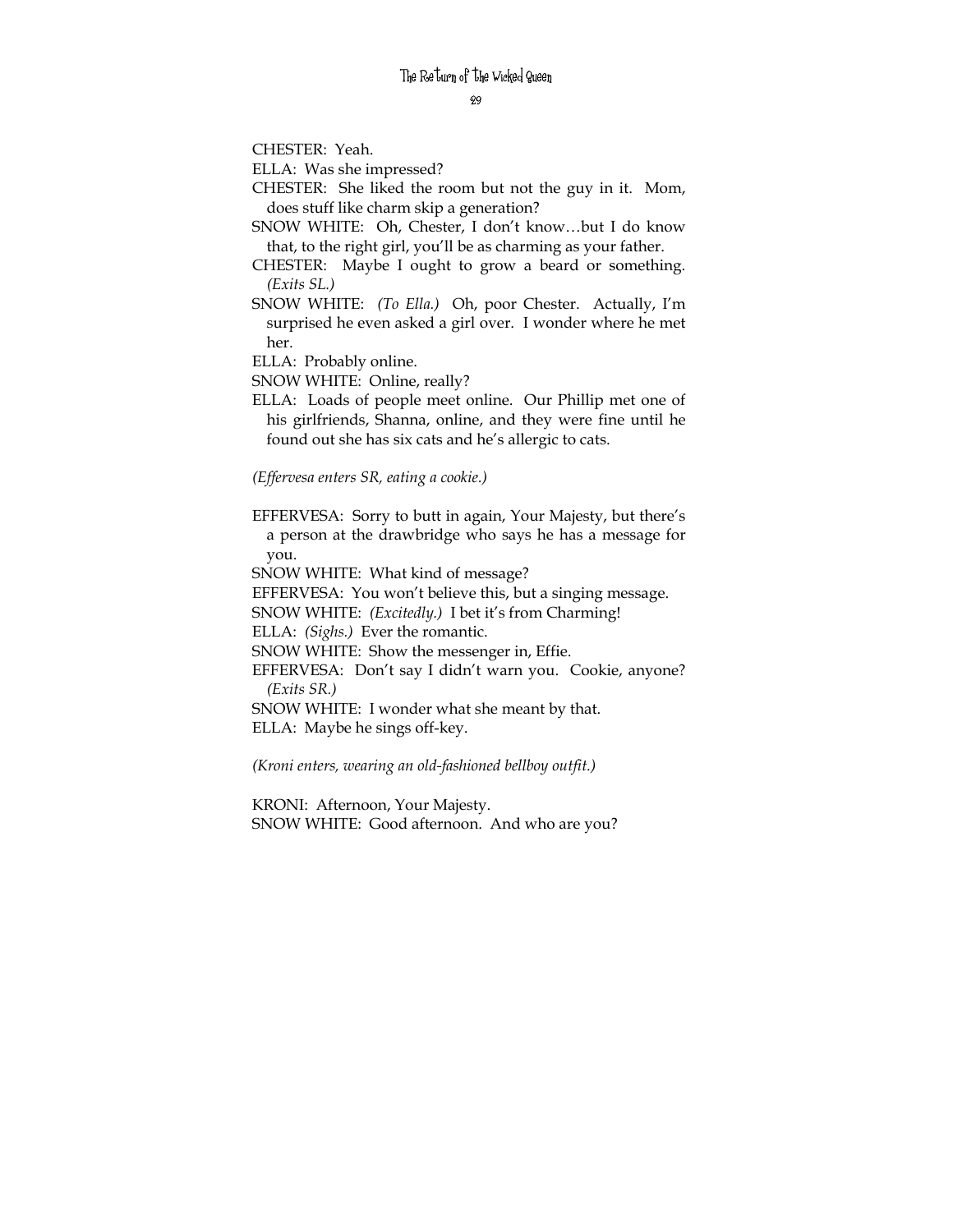KRONI: Name's not important, but the message is. SNOW WHITE: Who's the message from? KRONI: From someone you know who means a lot to you. SNOW WHITE: *(To Ella.)* It's from Charming!

*(Kroni removes a paper from his pocket.)* 

KRONI: Ready? SNOW WHITE: Ah-ha. KRONI: *(To the tune of "Happy Birthday," sings poorly.) "*Prince Charming is mine… Don't run out of time. I want the book back… Or he'll be a swine." *(Happily bows several times.)*  SNOW WHITE: Oh, no! ELLA: *(To Kroni.)* Who sent this? KRONI: Here you go… *(Hands Ella the paper.) …*signed, sealed, and delivered. Ciao, baby! *(Exits SR.)*  SNOW WHITE: *(To Ella.)* Who sent this awful message? ELLA: *(Reads.)* "Your friend, the Wicked Queen"!

*(Blackout. Curtain.)*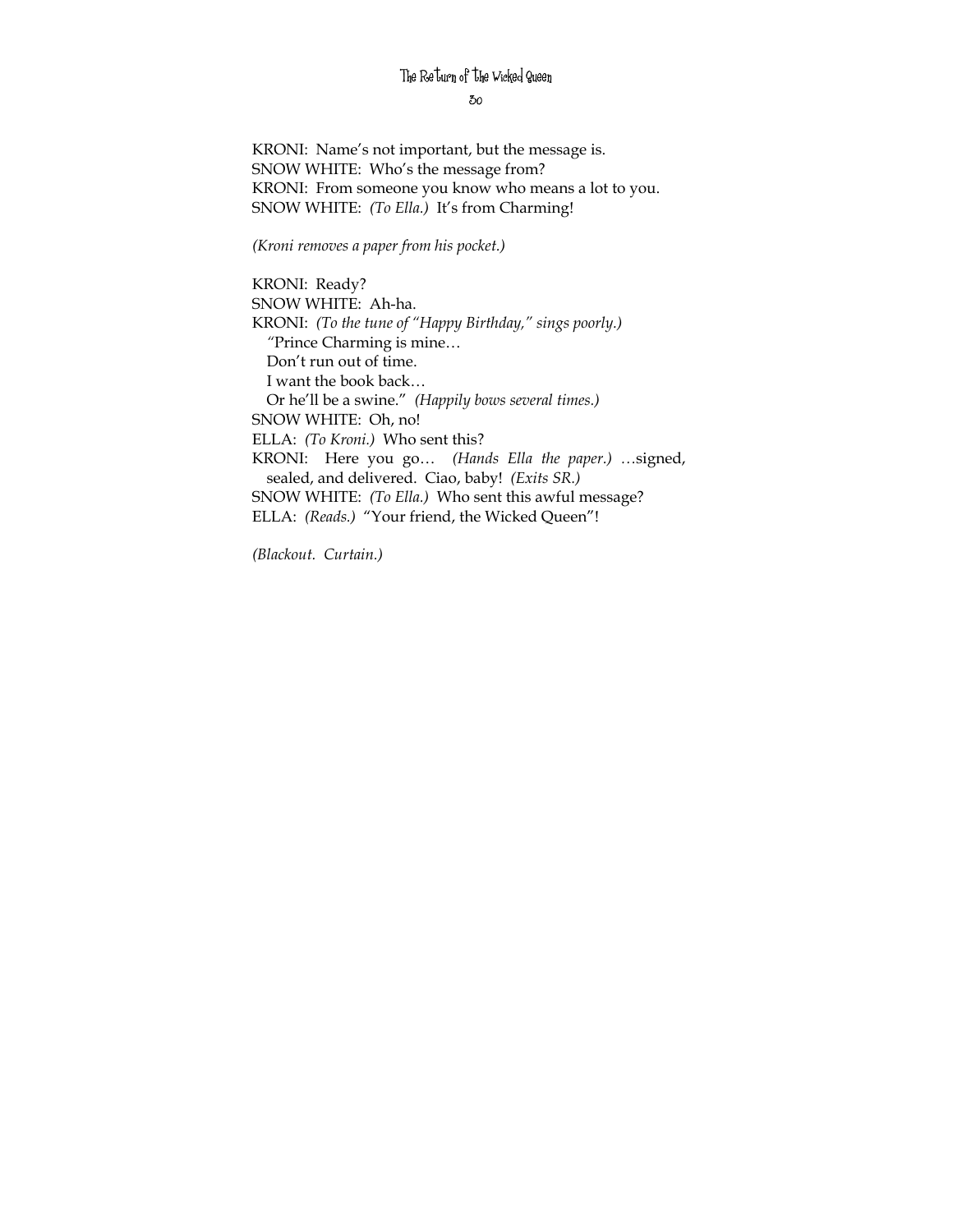## Scene 4

*(Before the curtain. A cave, later that day. Charming is sitting on a small tree stump. He is wearing a ball and chain on his ankle. Charming combs his hair and primps a bit. Kroni enters SR, carrying a plate of food covered with an old rag.)* 

KRONI: Lunchtime, Charming. Hungry?

CHARMING: I say, nice of you to serve as a waiter. What's on the menu?

KRONI: *(Whipping off the dirty rag.)* Sardine sandwich, sour cherries, and dandelion salad.

CHARMING: *(Horrified, gulps.)* Mmmmm…my favorites…?

*(Charming gingerly takes the plate from Kroni. He eats very carefully, making faces.)* 

KRONI: You're kidding, right? Just part of being charming, right? I wouldn't eat that stuff no matter what, no how!

CHARMING: But the Wicked Queen obviously went to a lot of trouble to make me feel at home.

- KRONI: This is home? It's a closet. We usually keep brooms and mops in here.
- CHARMING: *(Realizes.)* That's why there's such a nice, clean fragrance.
- KRONI: It stinks in here! You know, Charming, what she's doing to you, don't you?

CHARMING: Of course. Holding me captive.

- KRONI: Nah, she's testing your charm. She doesn't believe anybody could be as nice as you.
- CHARMING: I know lots of nice people, and I know the Wicked Queen is really nice…deep down, of course.
- KRONI: Yeah, deep, deep, deep down so not a drop of it oozes to the surface.

CHARMING: I don't believe that.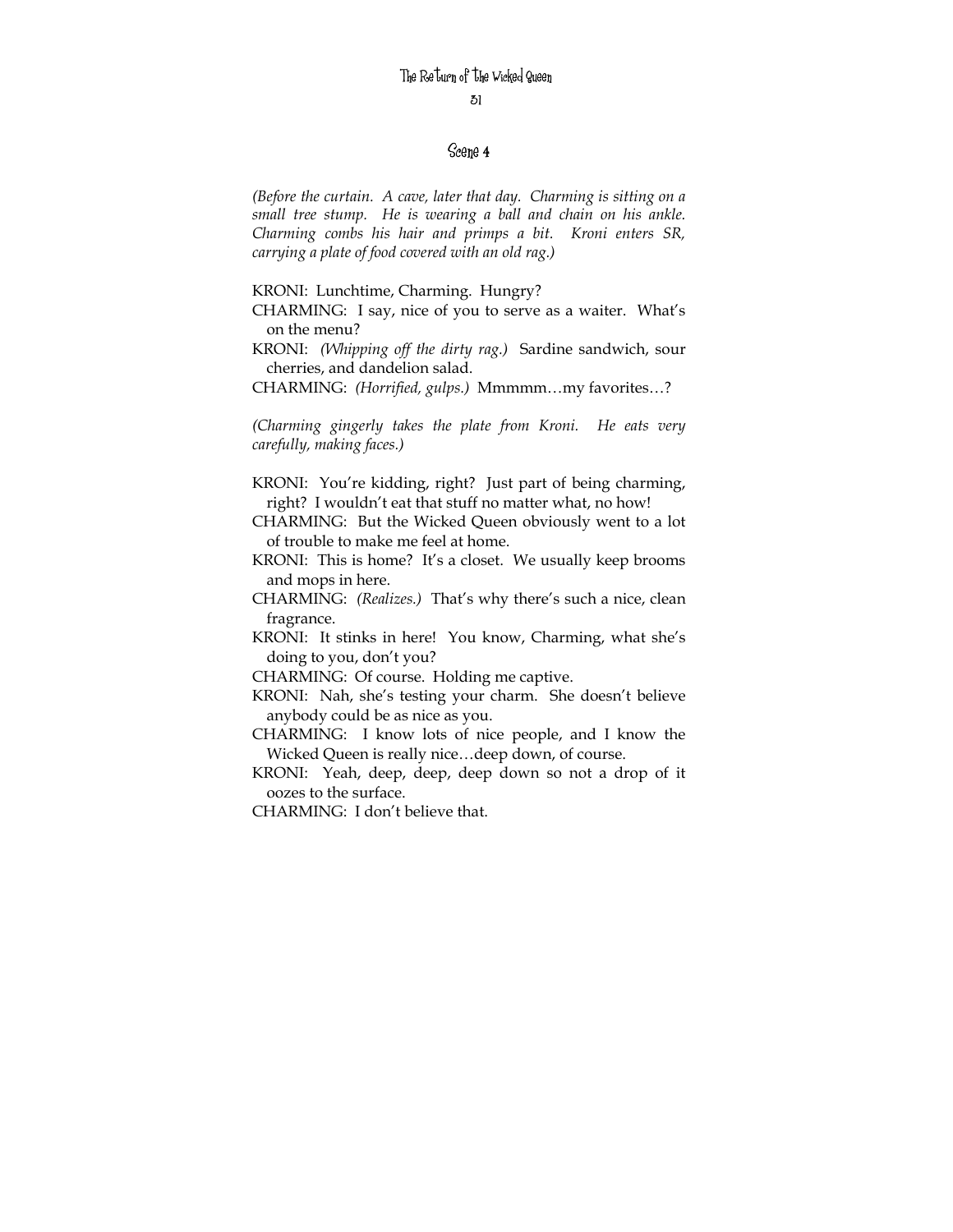*(Wicked Queen enters.)* 

QUEEN: *(Sweetly.)* What don't you believe, Charming?

CHARMING: That you're not nice…inside.

KRONI: *(Under his breath.) Deep* inside.

QUEEN: *(To Charming.)* Well, aren't you sweet? You see through me. I know most people think of me as a ghastly villainess with a deep-seated personality disorder and a case of dangerous paranoia. But that's not true, is it, Kroni?

KRONI: Not a bit, Your Wickedness.

QUEEN: I'm just a poor old lady who's been the victim of character assassination.

CHARMING: And I can help the world come to understand just how sweet and endearing you really are.

QUEEN: Oh, you live up to your name, Charming. How about telling the world just what a sweet old thing I really am? Kroni, here's my phone. Let's videotape a message for Snow White so she won't worry.

KRONI: Anything you say, Your Wretchedness.

CHARMING: Snow will really appreciate a message from me, though it would be a whole lot nicer if I could deliver it in person.

QUEEN: Let's not go there right now. Let's just tell Snow White where you are and why.

CHARMING: I don't know where I am or why.

QUEEN: Well, I'll explain that, young man. Now, you just be your charming self, Charming. Ready, Kroni?

KRONI: I was born ready!

*(Kroni stands off to one side. Queen stands SR behind Charming. Note: For the following, Kroni "films" as Charming speaks with the Queen.)* 

CHARMING: *(Facing Kroni, to video camera or phone.)* Snow? It's me, Charming. I know I was supposed to be home today, but I'm a bit tied up at the moment. I have no idea